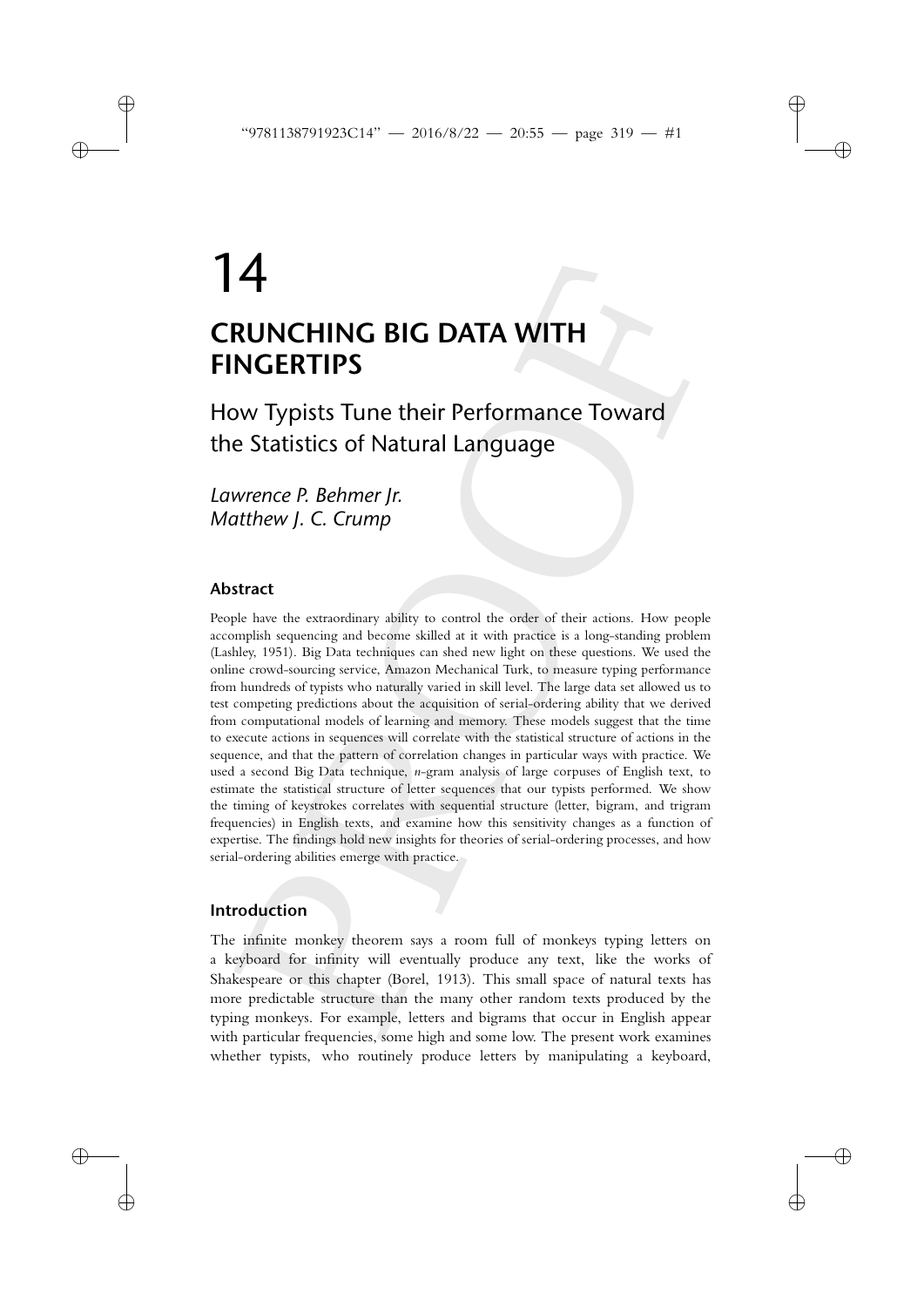$\oplus$ 

Đ.

i

#### **320** Behmer and Crump

d.

d<br>D

D.

D.

become sensitive to these statistical aspects of the texts they type. Answering this question addresses debate about how people learn to produce serially ordered actions (Lashley, 1951).

# *The Serial-Order Problem*

The serial-order problem cuts across human performance, including walking and talking, routine activities like tying a shoe, making coffee, and typing an email, to crowning achievements in the arts and sports where performers dazzle us with their musical, visual, and physical abilities. Performers exhibit extraordinary serial-ordering abilities. They can produce actions in sequences that accomplish task goals.

Three general features of serial-ordering ability requiring explanation are specificity, flexibility, and fluency. Performers can produce highly specific sequences, as in memorizing a piece of music. Performers can flexibly produce different sequences, as in language production. And, performers can produce sequences with great speed and accuracy. The serial-order problem is to articulate the processes enabling these abilities across domains of human performance, which is an overbroad task in itself, so it is not surprising that a complete account of the problem has remained elusive. However, theoretical landscapes for examining the problem have been put forward. We review them below.

#### *Associative Chain Theory*

Prior to the cognitive revolution (pre-1950s) serial-ordering ability was explained by associative chains whereby one action triggers the next by association (Watson, 1920). This domino-like process assumes that feedback from movement *n* triggers the next movement  $(n+1)$ , which triggers the next movement  $(n+2)$ , and so on.

Karl Lashley (1951; see Rosenbaum, Cohen, Jax, Weiss, & van der Wel, 2007, for a review) famously critiqued chaining theories on several fronts. The idea that feedback triggers upcoming actions does not explain action sequences that can be produced when feedback is eliminated, or rapid action sequences (like lightning fast musical arpeggios) where the time between actions is shorter than the time for feedback to return and trigger the next action.

The biggest nail in the coffin was that associative chains could not flexibly produce meaningful sequences satisfying grammatical rules for ordering—a requirement for language production. Consider an associative chain for ordering letters by associations with preceding letters. The associative strength between two letters could reflect the number of times or likelihood that they co-occur. Bigram co-occurrence can be estimated from large corpuses of natural text. For example, taking several thousand e-books from *Project Gutenberg* (see Methods) and counting the occurrence of all bigrams estimates the associations between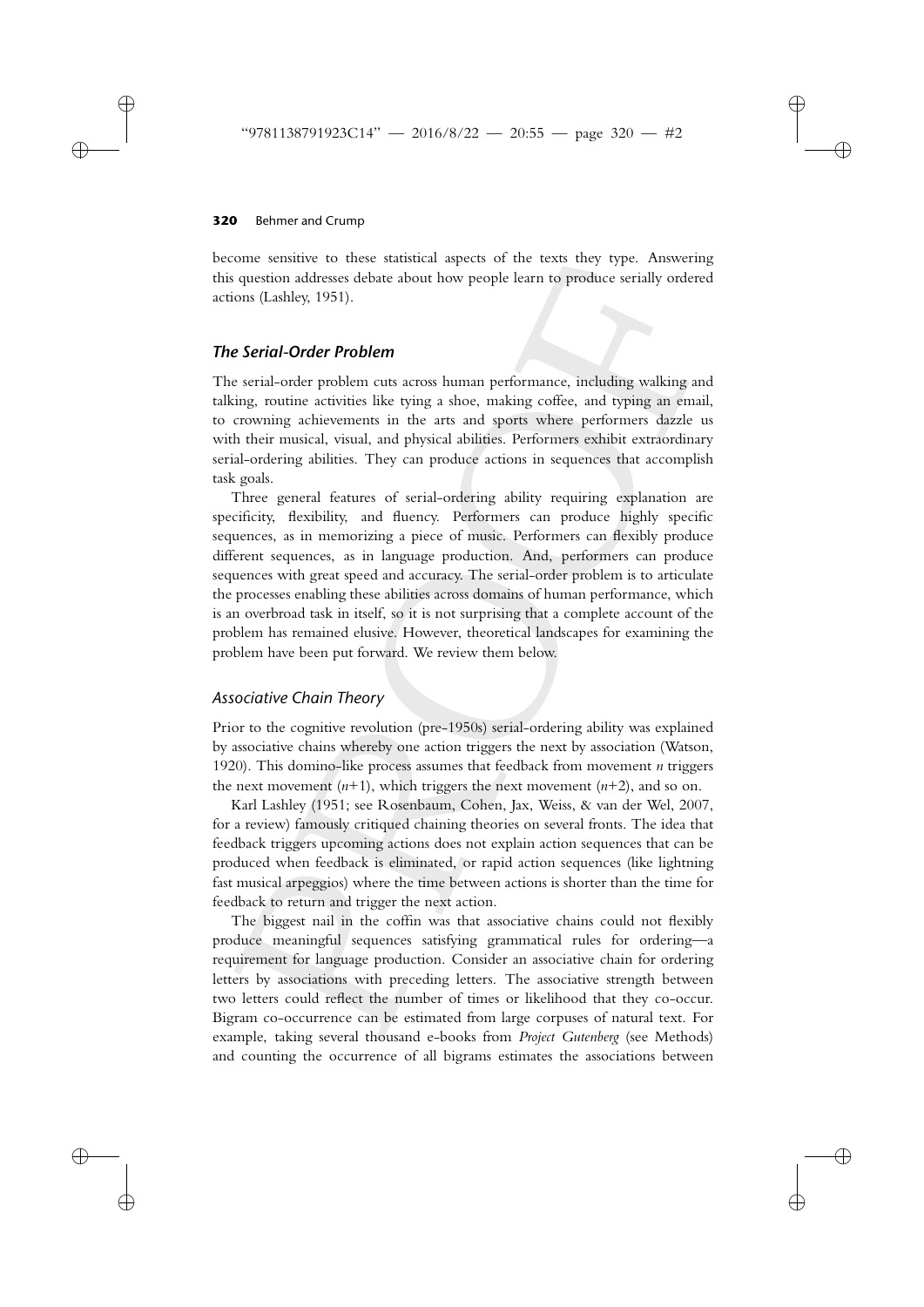#### Crunching Big Data with Fingertips **321**

Æ

 $\oplus$ 

Đ.

i

letter pairs in English. Generating sequences of letters using these bigram statistics will produce sequences with the same bigram frequency structure as the English language, but will rarely produce words, let alone meaningful sentences. So an associative chain theory of letter sequencing would take a slightly shorter amount of infinite time to produce the works of Shakespeare, compared to random monkeys.

Although associative chains fail to explain serial-ordering behavior in complex domains like language, the more general goal of explaining serial ordering in terms of basic learning and memory processes has not been abandoned. For example, Wickelgren (1969) offered that associative chains could produce sequences of greater complexity by allowing contextual information to conditionalize triggering of upcoming actions. And, as we will soon discuss, contemporary neural network approaches (Elman, 1990), which are associative in nature, have been successfully applied as accounts of serial-ordering behavior in a number of tasks.

Lashley's critique inspired further development of associative theories, and opened the door for new cognitive approaches to the serial-order problem, which we broadly refer to as hierarchical control theories.

# *Hierarchical Control Theory*

d.

d<br>D

D.

D.

Hierarchical control theories of serial-ordering invoke higher-order planning and monitoring processes that communicate with lower-order motor processes controlling movements. Hierarchical control is aptly described by Miller, Galanter & Pribram's (1960) concept of TOTE (test, operate, test, exit) units. TOTEs function as iterative feedback loops during performance. For example, a TOTE for pressing the *space* key on a keyboard would test the current environment: has the *space* key been pressed? No; then, engage in the operation: press the *space* key; then, re-test the environment: has the *space* key been pressed? Yes; and, finally exit the loop. TOTEs can be nested within other TOTEs. For example, a TOTE to type a word would control sub-TOTEs for producing individual letters, and sub-sub-TOTEs, for controlling finger movements. Similarly, higher-level TOTEs would guide sentence creation, and be nested within even higher level TOTEs for producing whole narratives.

A critical difference between hierarchical control and associative theories is the acknowledgment of more complex cognitive functions like planning and monitoring. These assumptions enable hierarchical control frameworks to describe more complicated serial-ordering behaviors, but require further explanation of planning and monitoring processes. Hierarchical control theories are common in many areas including, language (Dell, Burger, & Svec, 1997), music (Palmer & Pfordresher, 2003), routine everyday actions (Cooper & Shallice, 2000), and skilled typing (Logan & Crump, 2011).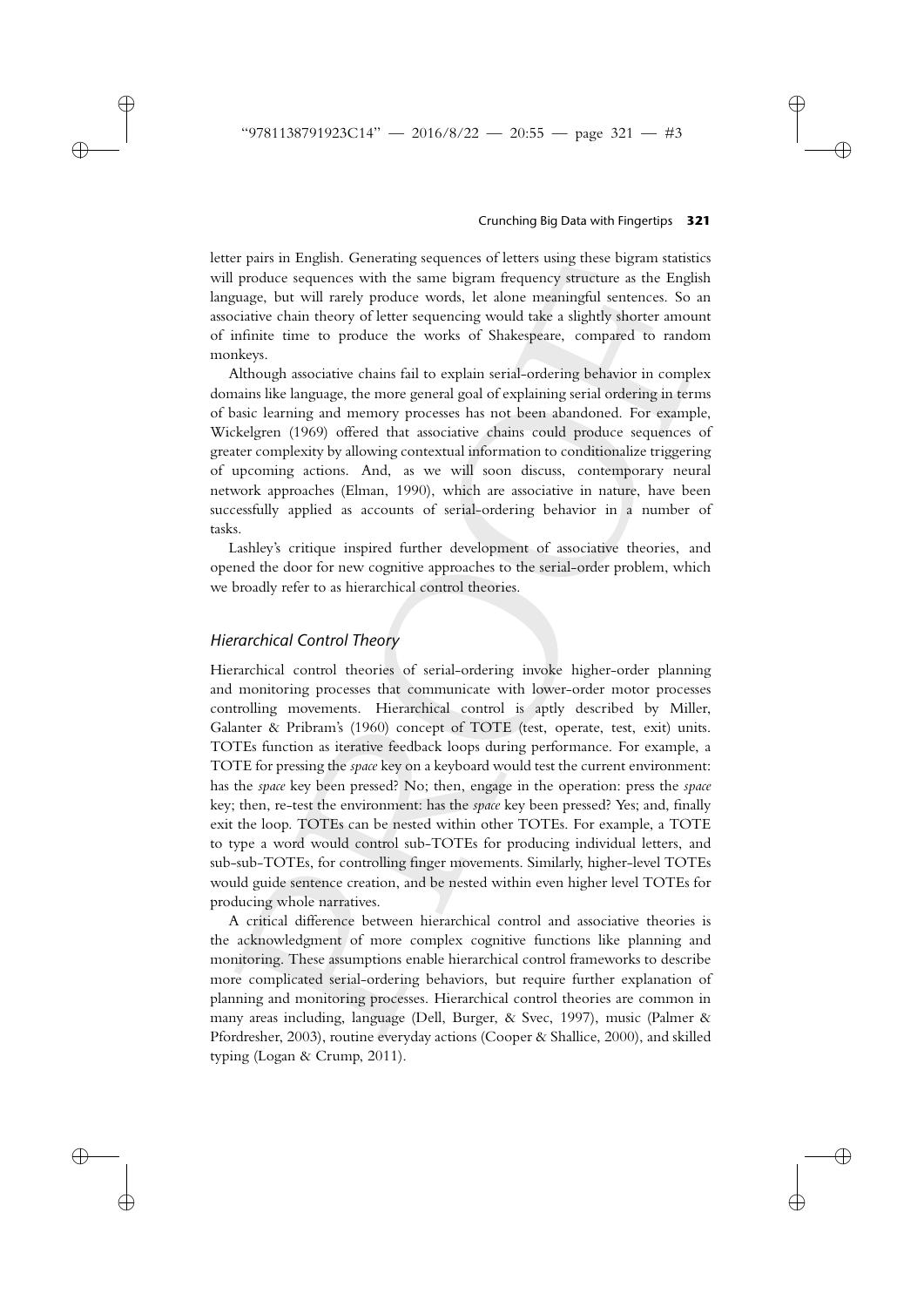<sup>n</sup>

 $\oplus$ 

Đ.

i

#### **322** Behmer and Crump

d.

d<br>D

D.

D.

#### *Emergence versus Modularism (A Short Coffee-Break)*

The history of theorizing about the serial-order problem is a dance between emergent and modularistic explanations. Emergent explanations seek parsimony by examining whether basic learning and memory processes produce serial-ordering abilities "for free", without specialized systems for sequencing actions. Modules (Fodor, 1983) refer to specialized processes tailored for the demands of sequencing actions. Associative chain theory uses commonly accepted rules of association to argue for a parsimonious account of serial-ordering as an emergent by-product of a general associative process. Hierarchical control theories assume additional processes beyond simple associations, like those involved in plan construction, implementation, and monitoring.

The interplay between emergent and modularistic accounts was featured recently in a series of papers examining errors made by people brewing cups of coffee. Cooper & Shallice (2000, 2006) articulated computational steps taken by a planning process to activate higher-level goals (make coffee), and series of lower level sub-goals (grab pot, fill with water, etc.), and sub-sub-goals (reach and grasp for handle), and then described how their algorithms could brew coffee, and make human-like errors common to coffee-brewing. Then, Botvinick & Plaut (2004, 2006) showed how a general associative process, modeled using a serial recurrent neural network (Elman, 1990), could be trained to make coffee as accurately and error-prone as people. Their modeling efforts show that some complex routine actions can be explained in an emergent fashion; and that representational units for higher-order plans (i.e. TOTE units) are functionally equivalent to distributed collections of lower-level associative weights in a neural network. Thus, a non-hierarchical learning process can be substituted for a more complicated hierarchical process as an explanation of serial-ordering behavior in the coffee-making domain.

Coffee-making is a difficult task for discriminating between theories. Although plan-based theories are not required, they may be necessary elsewhere, for example in tasks that require a larger, flexible repertoire of sequences as found in skilled typewriting (Logan & Crump, 2011). Perhaps the two approaches share a nexus, with general associative learning principles tuning aspects of the construction, activation, and implementation of plans for action. So the dance continues, and in this chapter, leads with the movements of fingers across computer keyboards.

# *Hierarchical Control and Skilled Typing*

Skilled typing is a convenient tool for examining hierarchical control processes and naturally suited to studying serial-ordering abilities. Prior work shows that skilled typing is controlled hierarchically (for a review see Logan & Crump, 2011). Hierarchically controlled processes involve at least two distinguishable levels in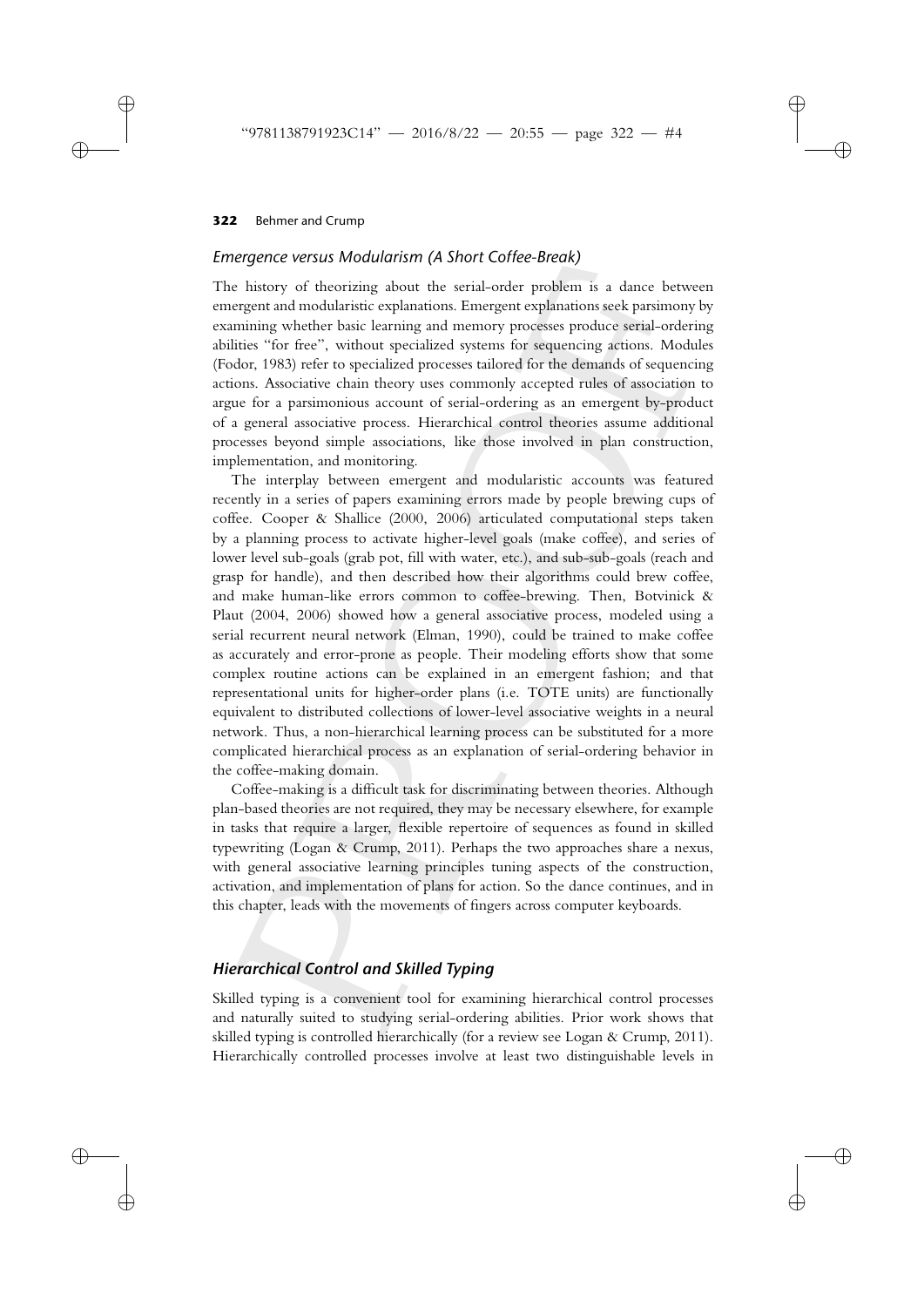d<br>D

D.

D.

#### Crunching Big Data with Fingertips **323**

<sup>n</sup>

 $\oplus$ 

i

i

which elements from higher levels contain a one-to-many mapping with elements in the lower levels. Levels are encapsulated. The labor of information processing is divided between levels, and one level may not know the details of how another level accomplishes its goals. Because of the division of labor, different levels should respond to different kinds of feedback. Finally, although levels are divided, they must be connected or coordinated to accomplish task goals.

The terms outer and inner loop are used to refer to the hierarchically nested processes controlling typing. The outer loop relies on language production and comprehension to turn ideas into sentences and words, passing the result one word at a time to the inner loop. The inner loop receives words as plans from the outer loop, and translates each word into constituent letters and keystrokes. The outer loop does not know how the inner loop produces keystrokes. For example, typists are poor at remembering where keys are located on the keyboard (Liu, Crump, & Logan, 2010; Snyder, Ashitaka, Shimada, Ulrich, & Logan, 2014), and their typing speed slows when attending to the details of their actions (Logan & Crump, 2009). The outer and inner loop rely on different sources of feedback, with the outer loop using visual feedback from the computer screen to detect errors, and the inner loop using tactile and kinesthetic feedback to guide normal typing, and to independently monitor and detect errors (Crump & Logan, 2010b; Logan & Crump, 2010). Finally, word-level representations connect the loops, with words causing parallel activation of constituent letters within the inner loops' response scheduling system (Crump & Logan, 2010a).

## *Developing a Well-Formed Inner Loop*

We know that expert typists' inner loops establish a response scheduling process that is precise, flexible, and fluid: capable of accurately executing specific sequences, flexibly producing different sequences, and fluidly ordering keystrokes with speed. However, we do not know how these abilities vary with expertise and change with practice. The outer/inner loop framework and other computational theories of skilled typing have not addressed these issues.

Rumelhart & Norman's (1982) computational model of skilled typing provides a starting point for understanding inner loop development. Their model used word representations to activate constituent letter nodes, which then drove finger movements. Because video recordings of skilled typists showed fingers moving in parallel across the keyboard (Gentner, Grudin, & Conway, 1980), their word units caused parallel activation of letter units and finger movements. This created a problem for outputting the letters in the correct order. Their solution was a dynamic inhibition rule (Estes, 1972): Each letter inhibits every other letter in series, letter activation moves fingers to keys (with distance moved proportional to activation), a key is pressed when a finger reaches its target and its letter activation value is higher than the others, and letter units are de-activated when keys are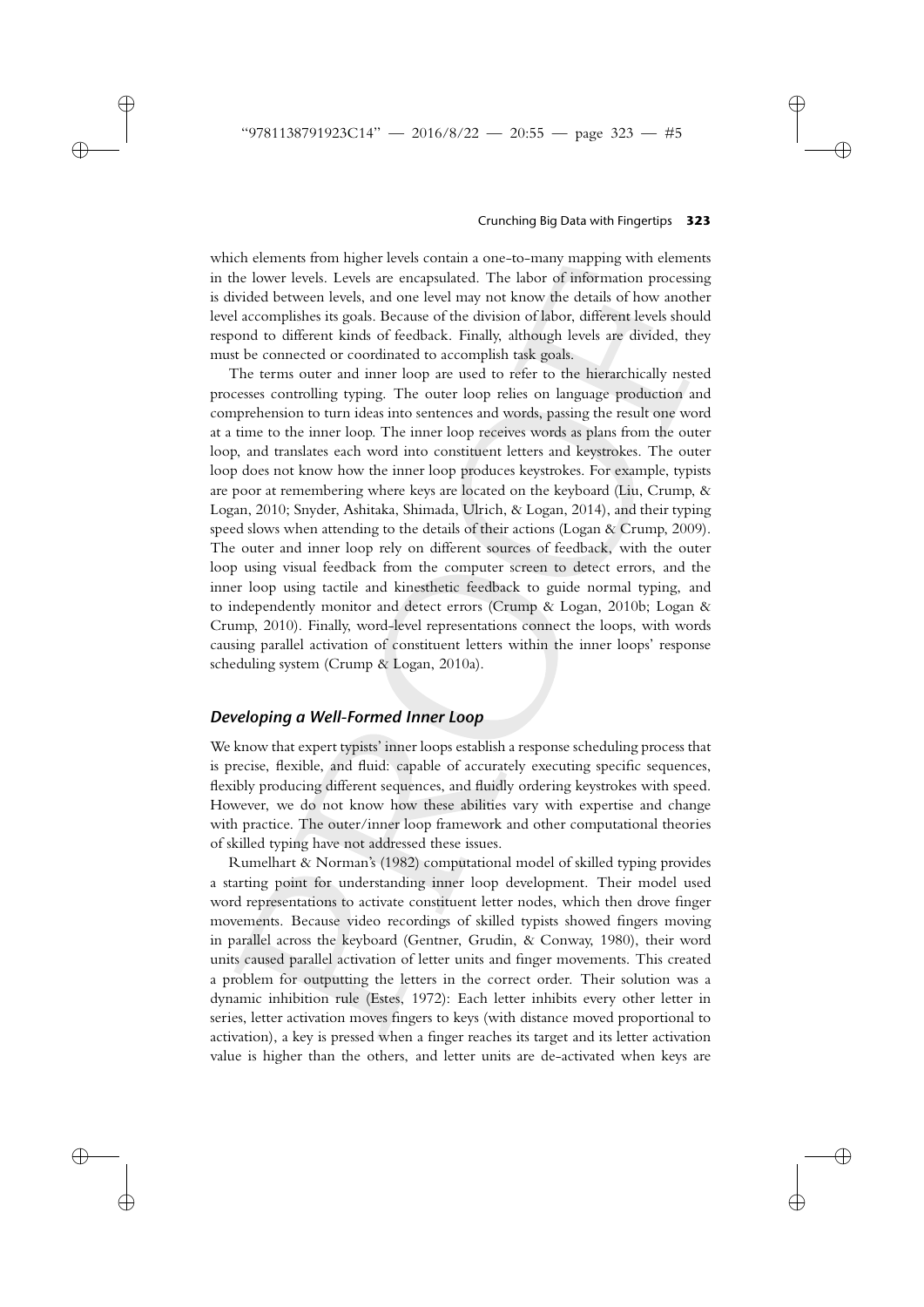$\oplus$ 

i

i

#### **324** Behmer and Crump

d.

d<br>D

D.

D.

pressed. This clever rule is specialized for the task of response-scheduling, but has emergent qualities because the model types accurately without assuming a monitoring process.

The model explains expert typing skill, but says nothing about learning and skill-development. It remains unclear how associations between letters and specific motor movements develop with practice, or how typing speed and accuracy for individual letters changes with practice. Addressing these issues is the primary goal of the present work.

# *Becoming a Skilled Typist*

The processes underlying the development of typing skill enable people to proceed from a novice stage where keystrokes are produced slowly, to an expert stage where they are produced quickly and accurately. Novices with no previous typing experience scan the keyboard to locate letters, and use visually targeted movements to press intended keys. Their outer loop goes through the motions of (1) intending to type a letter, (2) looking for the letter on the keyboard, (3) finding the letter, (4) programming a motor movement to the found key, and (5) repeating these steps in a loop until all planned letters are produced. Experts can type without looking at the keyboard, with fingers moving in parallel, and with impressive speed (100 ms per keystroke and faster). Experts use their outer loop for planning words and phrases, and their inner loop for producing individual keystrokes in series.

We divide the problem of how inner loops are acquired into questions about how response-scheduling ability changes with practice, and how the operations of response-scheduling processes work and change with practice. Abilities will be measured here in terms of changes in speed and accuracy for typing individual letters. Operations refer to processing assumptions about how one response is ordered after another. Here, we test theories about the development of response-scheduling abilities, and leave tests of the operations of the response-scheduling process to future work.

# *More Than One Way to Speed Up a Typist*

We consider three processes that could enable a slow typist to improve their speed with practice. Each makes different predictions for how typing times for individual letters would change with practice.

#### *Adjust a Global Response Scheduling Timing Parameter*

If keystroke speed is controlled by adjustable timing parameters, then faster typing involves changing timing parameters to reduce movement and inter-movement times. Normatively speaking, if a typist could choose which letters to type more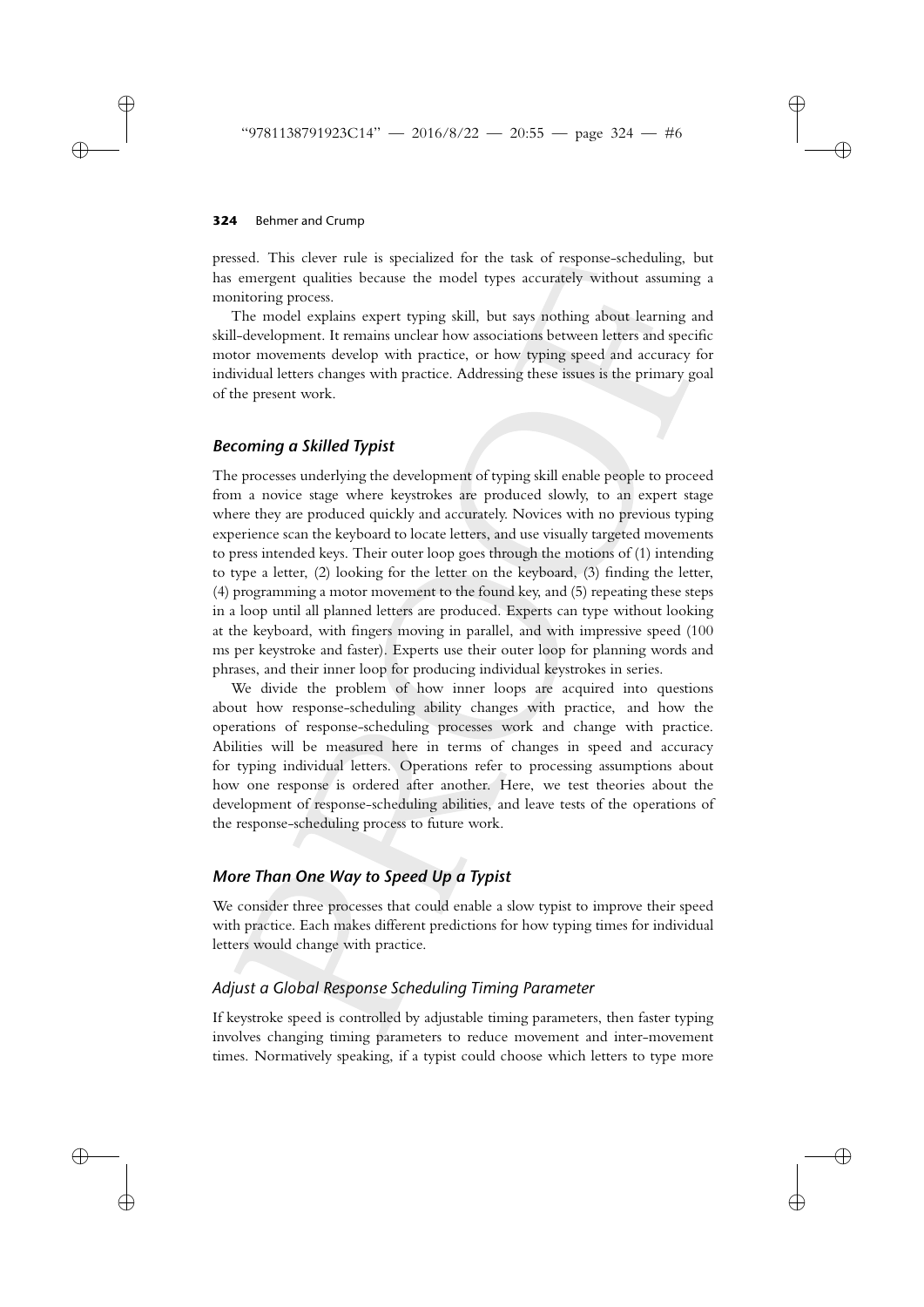$\oplus$ 

D.

D.



#### Crunching Big Data with Fingertips **325**

Æ

 $\oplus$ 

 $\oplus$ 

i

**FIGURE 14.1** Simulations showing that mean letter typing time to type a text is shorter for simulated typists whose typing times for individual letters negatively correlate with letter frequency in the typed text.

quickly, they would benefit from knowing letter frequencies in texts they type. All things being equal, and assuming that typists are typing non-random texts, a typists whose letter typing times are negatively correlated with letter frequency norms for the text (i.e. faster times for more than less frequent letters) will finish typing the same text faster than a typist whose letter typing times do not negatively correlate with letter frequency.

To illustrate, we conducted the simulations displayed in Figure 14.1. First, we created a vector of 26 units populated with the same number (e.g. 150 ms) representing mean keystroke times for letters in the alphabet. This scheme assumes that all letters are typed at the same speed. Clearly, overall speed will be increased by decreasing the value of any of those numbers. However, to show that sensitivity to letter frequency alone increases overall speed, we crafted new vectors that could be negatively or positively correlated with letter frequency counts consistent with English texts (taken from Jones & Mewhort, 2004). We created new vectors using the following rules: (1) randomly pick a unit and subtract X, then randomly pick a different unit, and add the same value of X; (2) compute the correlation between the new vector and the vector of letter frequencies; (3) keep the change to the vector only if the correlation increases; (4) repeat 1–3. All of the crafted vectors summed to the same value, but were differentially correlated to letter frequencies through the range of positive and negative values. The random panel shows a second simulation where the values for simulated letter typing speed were simply randomly selected, with the constraint that they sum to the same value. Figure 14.1 shows that time to finish typing a text is faster for vectors that are more negatively correlated with letter frequencies in the text.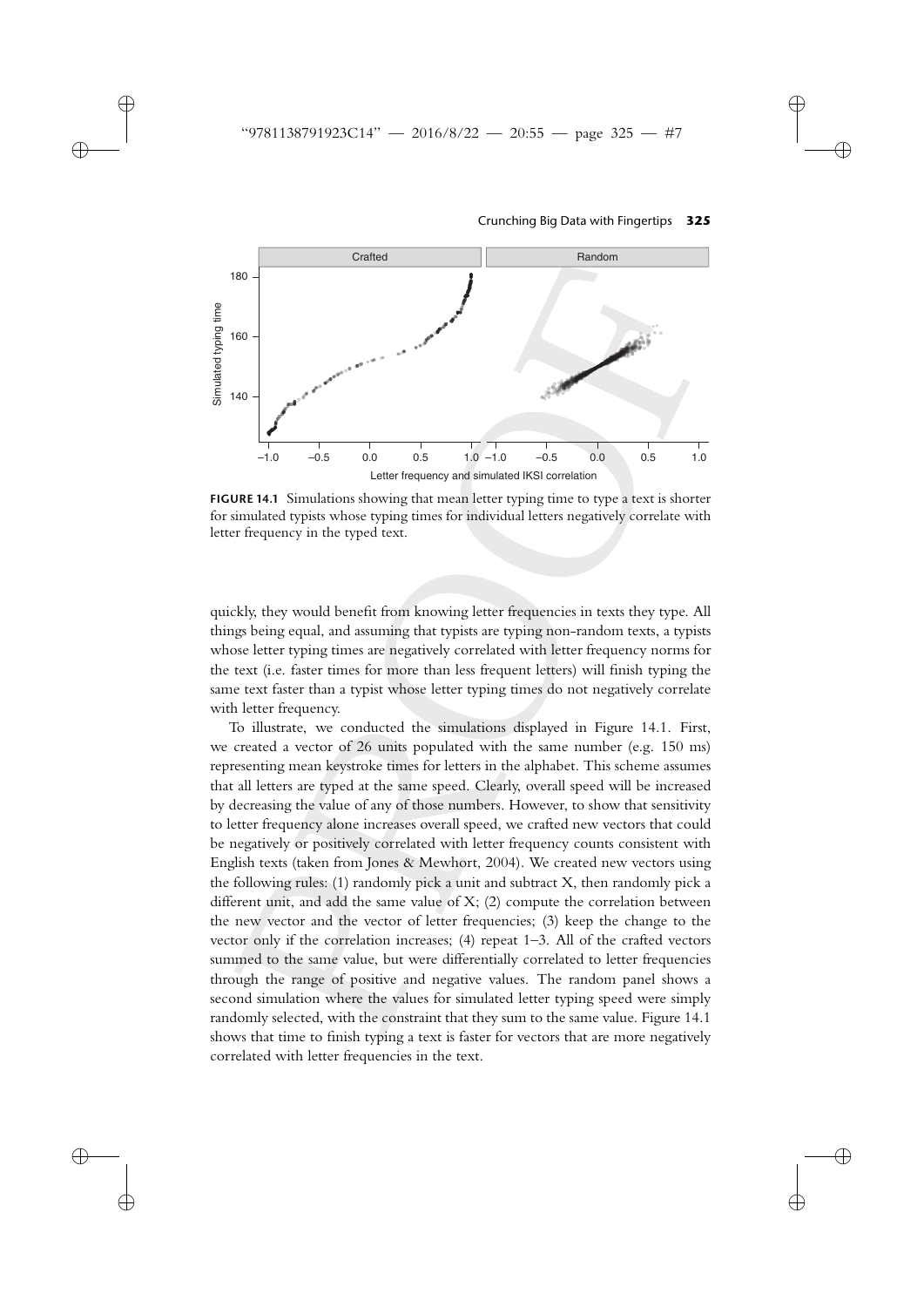$\oplus$ 

i

i

#### **326** Behmer and Crump

d.

d<br>D

D.

D.

The simulation shows that typists have an opportunity to further optimize their typing speed by modifying individual letter typing speeds in keeping with the frequencies of individual letters in the text they are typing. Indeed, there is some existing evidence that, among skilled typists, letter typing times do negatively correlate with letter and bigram frequencies (Grudin & Larochelle, 1982). However, it is unclear how these micro-adjustments to the timing of individual keystrokes take place. If typists are simply changing the timing parameters for each keystroke whenever they can, without prioritizing the changes as a function of letter frequency, then we would not expect systematic correlations to exist between letter typing times and letter frequencies. The next two hypotheses assume that typists become sensitive to the statistics of their typing environment "for free", simply by using the same general learning or memory processes they always use when learning a new skill.

## *Use a General Learning or Memory Process*

The task of typing has processing demands equivalent to laboratory sequencing tasks, such as artificial grammar learning (Reber, 1969) and the serial-reaction time (SRT) task (Nissen & Bullemer, 1987). In those tasks, participants respond to unfamiliar patterned sequences of characters or shapes defined by a grammar. The grammar controls the probability that particular characters follow others. By analogy, the task of typing words is very similar. The letters in words in natural language occur in patterned fashion, with specific letters, bigrams, and trigrams (and higher-order *n*-grams) occurring with specific frequencies. In the artificial grammar task, as participants experience sequences they develop the ability to discriminate sequences that follow the grammar from those that do not. In the SRT task, as participants gain experience with sequences they become faster at responding to each item in the sequence. In the task of typing, the question we are interested in asking is how typists become sensitive to the frequencies of letters, bigrams, and trigrams, as they progress in acquiring skill in typing.

Computational models of learning and memory can account for performance in the artificial grammar and SRT task. For example, exemplar-based memory models (Jamieson & Mewhort, 2009a, 2009b), and serial recurrent neural network learning models (Cleeremans & McClelland, 1991; Cleeremans, 1993) explain sensitivity to sequential structure as the result of general learning and memory processes operating on experiences containing order information. The serial recurrent network (Elman, 1990) applied to the SRT task involves the same architecture used by Botvinick & Plaut (2006) to model action sequences for making coffee. These models make specific predictions about how people become sensitive to statistical structure in sequences (i.e. *n*-gram likelihoods) with practice.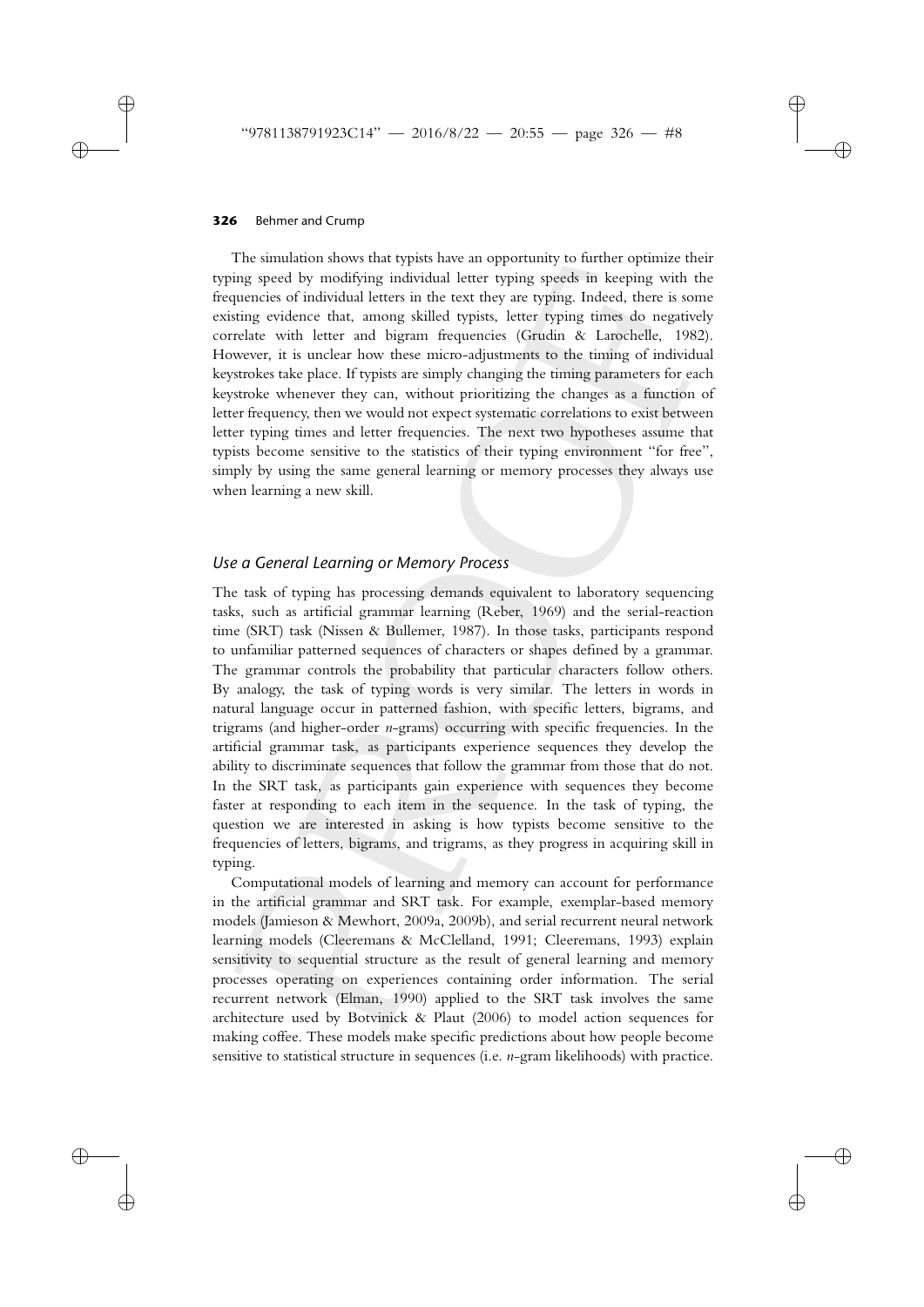#### Crunching Big Data with Fingertips **327**

Æ

 $\oplus$ 

Đ.

i

# *Serial Recurrent Network Predictions for Acquiring Sensitivity to Sequential Statistics:*

d.

d<br>D

D.

D.

A serial recurrent neural network (see Elman, 1990) is a modified feed-forward neural network with input units, a hidden layer, and output units. Input patterns are unique numerical vectors describing elements in a pattern, like letters in a sequence. After learning, the distributed pattern of weights in the hidden layer can represent multiple input patterns, such that a particular input generates a learned output pattern. Learning occurs in the model by presenting input patterns, and making incremental adjustments to the weights that reduce errors between input and output patterns. The model learns sequential structure because the hidden layer is fed back into itself as part of the input units. This provides the model with the present and preceding input patterns at each time step. If the model is trained on patterned sequences of letters, then the model gradually learns to predict upcoming letters based on preceding letters. In other words, it becomes sensitive to the *n*-gram structure of the trained sequences.

In the context of learning sequences in the SRT task, Cleeremans (1993) showed that participants and network simulations gradually accrue sensitivity to increasingly higher orders of sequential statistics with training. Early in training, most of the variance in reaction times to identify a target is explained by target frequency, but with practice target frequency explains less variance, and higher-order frequencies (e.g. bigrams, trigrams, etc.) explain more variance. The model makes two important predictions. First, sensitivity to sequential structure is scaffolded: Novices become sensitive to lower-order statistics as a pre requisite for developing sensitivity to higher-order statistics. Second, as sensitivity to each higher-order statistic increases, sensitivity to the previous lower-order statistics decreases. The model makes the second prediction because the weights in the hidden layer overwrite themselves as they tune toward higher level sequential structure, resulting in a loss of sensitivity to previously represented lower level sequential structure. This is an example of catastrophic interference (McCloskey & Cohen, 1989) whereby newly acquired information disrupts older representations by changing the weights of those representations.

# *Instance Theory Predictions for Acquiring Sensitivity to Sequential Statistics.*

Instance theories of memory make similar predictions for the development of sensitivity to sequential structure. Instance theories assume individual experiences are stored in memory and later retrieved in the service of performance. For example, the instance theory of automatization (Logan, 1988) models the acquisition of routine behavior and the power law of learning with distributional assumptions for sampling memory. Response time is a race between a process that remembers how to perform an action, and an algorithm that computes the correct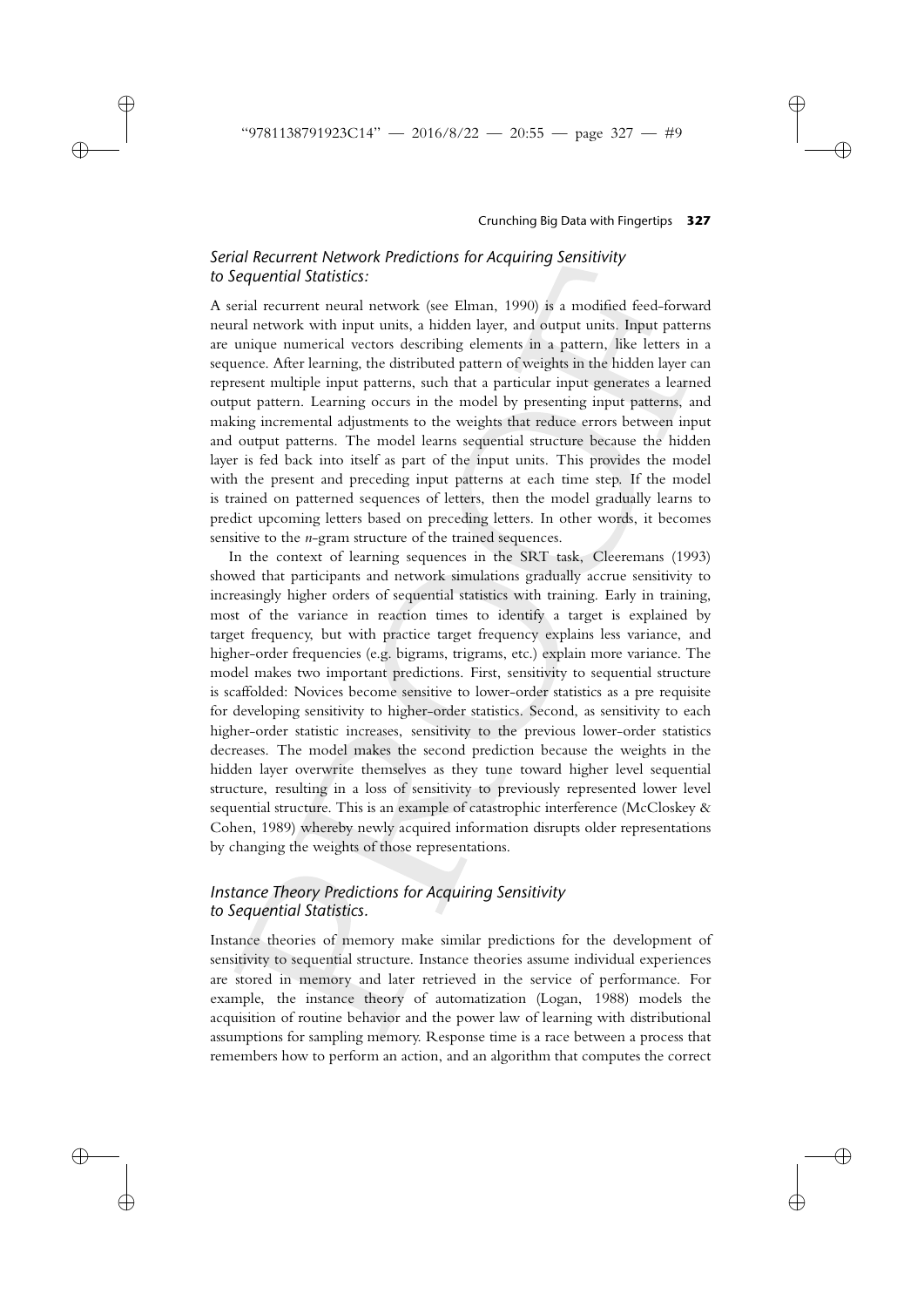$\bigoplus$ 

 $\oplus$ 

i

#### **328** Behmer and Crump

d.

 $\oplus$ 

D.

D.

action, with the faster process winning the race and controlling action. Instances in memory are not created equal, and some can be retrieved faster than others. As memory for a specific action is populated with more instances, that action is more likely to be produced by the memory process because one of the instances will tend to have a faster retrieval time than the algorithmic process. So, memory speeds responding as a function of the likelihood of sampling increasingly extreme values from increasingly large distributions. More simply, faster memory-based responses are more likely when the instance pool is larger than smaller.

We simulated predictions of instance theory for acquiring sensitivity to letter and bigram frequencies in English texts (Jones & Mewhort, 2004) with practice. Response times to a letter or a bigram were sampled from normal distributions, with the number of samples constrained by the number of instances in memory for that letter or bigram. The response time for each was the fastest time sampled from the distribution.

To simulate practice, we repeated this process between the ranges of 50 experiences with letters and bigrams, up to 1,000,000 experiences. To determine sensitivity to letter and bigram frequency, we correlated the vectors of retrieval times for presented letters and bigrams with the vectors of letter and bigram frequencies from the corpus counts.

The No floor panel in Figure 14.2 shows increasingly negative correlations between retrieval time and corpus count frequency as a function of practice for letters and bigrams. The correlations plateau with practice, and letter and bigram sensitivity develop roughly in parallel. Bigram sensitivity is delayed because



**FIGURE 14.2** Simulated instance theory (Logan, 1988) predictions for how correlations between letter and bigram frequency, and their simulated typing times, would change as a function of practice. Floor versus No floor refers to whether simulated typing times were limited by some value reflecting physical limitations for movement time.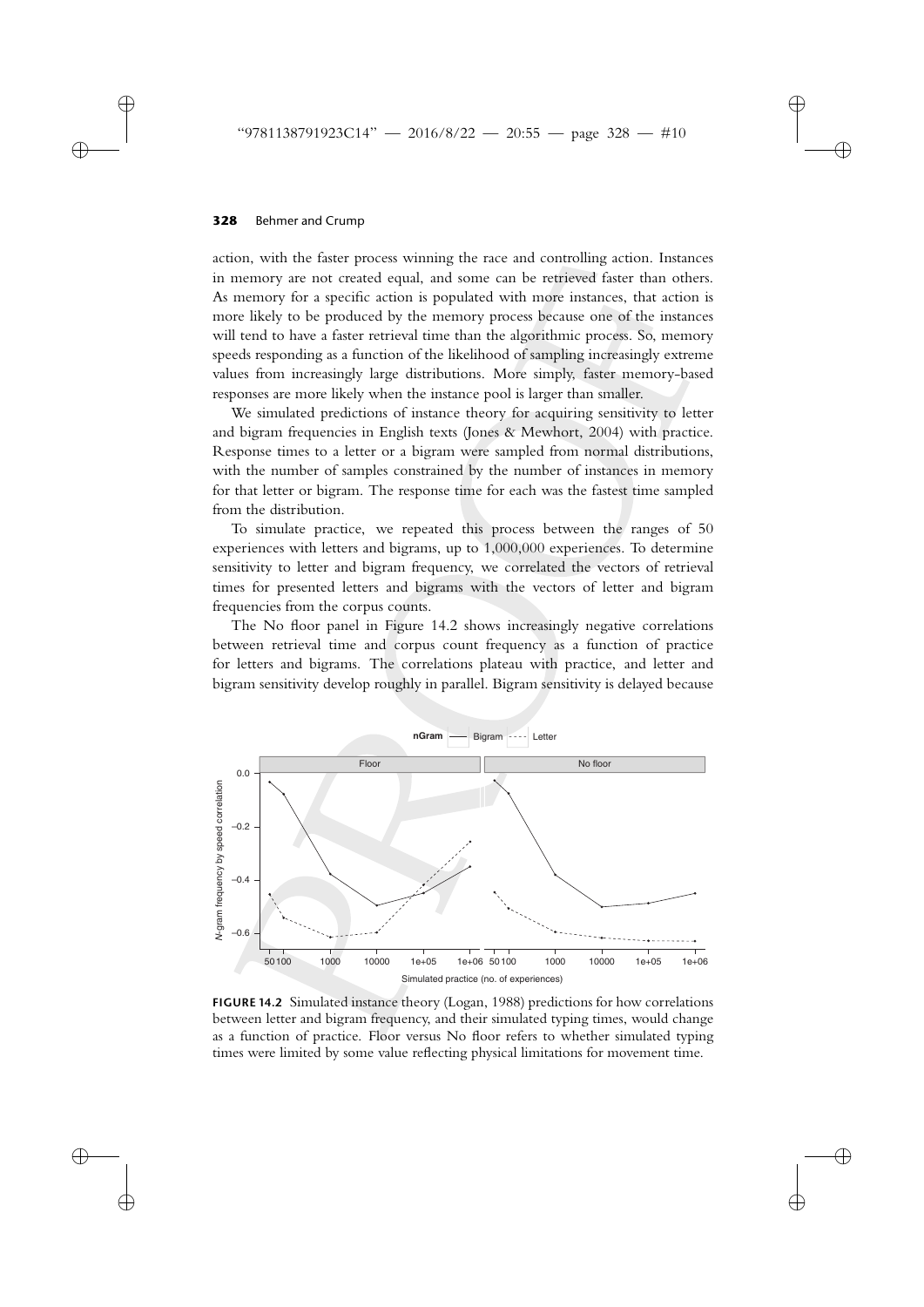#### Crunching Big Data with Fingertips **329**

Æ

 $\oplus$ 

Đ.

i

experience with specific bigrams occurs more slowly than letters (which repeat more often within bigrams). So, different from the SRN model, the instance model does not predict sensitivity to lower-order statistics decreases with increasing sensitivity to higher-order statistics. However, a modified version of this simulation that includes a floor on retrieval times to represent the fact that reaction times will eventually hit physical limitations does show waxing and waning of sensitivities, with the value of letter and bigram correlations increasing to a maximum, and then slowly decreasing toward zero as all retrieval times become more likely to sample the same floor value.

# *Testing the Predictions in Skilled Typing*

d.

d<br>D

D.

D.

The present work tests the above predictions in the real-world task of skilled typing. The predictions are tested by analyzing whether typists of different skill levels are differentially sensitive to letter, bigram, and trigram frequencies. This analysis is accomplished by (1) having typists of different skill levels type texts, (2) recording typing times for all keystrokes and for each typist computing mean keystroke time for each *n*-gram, (3) for each typist, sensitivity to sequential structure is measured by correlating mean typing times for each letter, bigram, and trigram with their respective frequencies in the natural language, and (4) by ordering typists in terms of their skill level, we can determine whether sensitivity to *n*-gram frequency changes as a function of expertise.

To foreshadow our analysis, steps three and four involve two different correlational measures. Step three computes several correlations for each individual typist. Each correlation relates *n*-gram frequency to mean keystroke times for each *n*-gram typed by each typist. This results in three correlations for each *n*-gram level (letter, bigram, and trigram) per typist. Because skill increases with practice, we expect faster keystrokes (decreasing value) for more frequent *n*-grams (increasing value). For example, typists should type high frequency letters faster than low frequency letters, and so on for bigrams and trigrams. So in general, all of these correlations should be negative. We take the size of the negative correlation as a measure of sensitivity to *n*-gram structure, with larger negative values showing increasing sensitivity.

Step four takes the correlations measuring sensitivity to *n*-gram frequency from each typist and examines them as a function of typing expertise. For example, one measure of typing expertise is overall typing speed, with faster typists showing more expertise than slower typists. According to the learning and memory models novices should show stronger sensitivity to letter frequency than experts. Similarly, experts should show stronger sensitivity to bigram and trigram frequencies than novices. These results would license consideration of how general learning and memory processes participate in hierarchically controlled skilled performance domains like typing.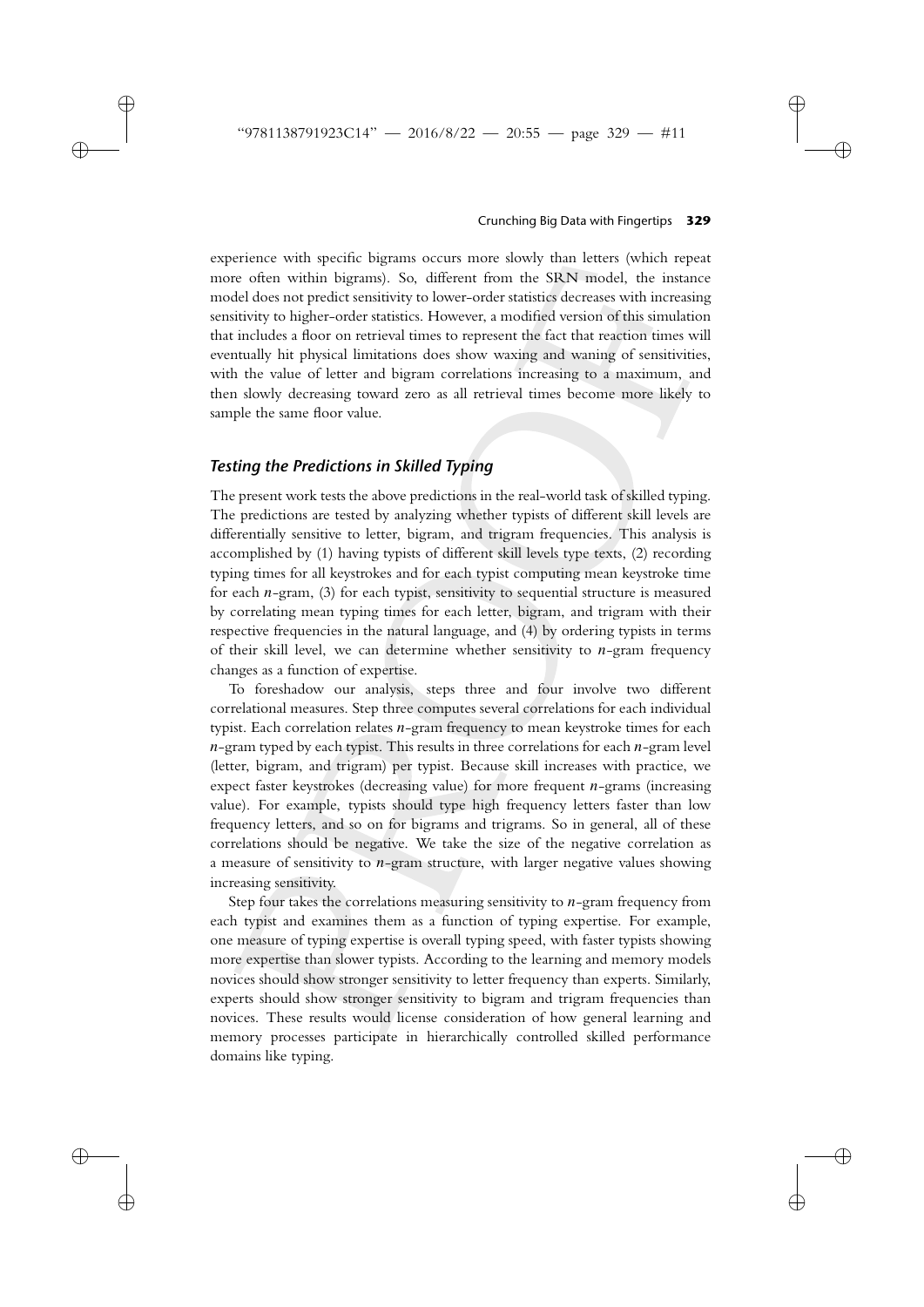$\oplus$ 

Đ.

i

#### **330** Behmer and Crump

d.

d<br>D

D.

D.

#### *Using Big Data Tools to Answer the Question*

To evaluate the predictions we needed two kinds of Big Data. First, we needed access to large numbers of typists that varied in skill level. Second, we needed estimates of sequential structure in a natural language such as English.

We found our typists online using Amazon Mechanical Turk (mTurk), an Internet crowdsourcing tool that pays people small sums of money to complete HITS (human intelligence tasks) in their web browser. HITs are tasks generally easier for people than computers, like listing keywords for images, or rating websites. The service is also becoming increasingly popular as a method for conducting behavioral experiments because it provides fast and inexpensive access to a wide population of participants. More important, modern web-browser technology has reasonably fine-grained timing abilities, so it is possible to measure the timing of keypress responses at the level of milliseconds. For example, Crump, McDonnell & Gureckis (2013) showed that browser-based versions of several classic attention and performance procedures requiring millisecond control of display presentation and response time collection could easily be reproduced through mTurk. We followed the same approach and created a paragraph typing task using HTML and JavaScript, loaded the task onto mTurk, and over the course of a few days asked 400 people type our paragraphs.

To estimate sequential structure in natural language (in this case English) we turned to *n*-gram analysis techniques. *N*-grams are identifiable and unique units of sequences, such as letters  $(a, b, c)$ , bigrams  $(ab, bc, cd)$ , and trigrams  $(abc, bcd, cde)$ . Letters, bigrams, and trigrams appear in English texts with consistent frequencies. These frequencies can be estimated by counting the occurrence of specific *n*-grams in large corpuses of text. For example, Jones & Mewhort (2004) reported letter and bigram frequency counts from several different corpuses, and the google *n*-gram project provides access to *n*-gram counts taken from their massive online digitized repository of library books. Generally speaking, larger corpuses yield more accurate *n*-gram counts (Kilgarriff & Grefenstette, 2011).

Because we were also interested in examining typists' sensitivity to trigram frequencies, we conducted our own *n*-gram analysis by randomly selecting approximately 3000 English language eBooks from *Project Gutenberg*, and counting the frequency of each lowercase letter (26 unique), bigram (676 unique), and trigram (17576 unique) from that corpus. We restricted our analysis to *n*-grams containing lowercase letters and omitted all other characters because uppercase characters and many special characters require the use of the shift key, which produces much slower typing times than keystrokes for lowercase letters. Both single letter (*r* = 0.992) and bigram frequencies (*r* = 0.981) between the *New York Times* (Jones & Mewhort, 2004) and *Gutenberg* corpuses were highly correlated with one another. Additionally, inter-text letter, bigram, and trigram counts from the *Gutenberg* corpus were highly correlated with one another, showing that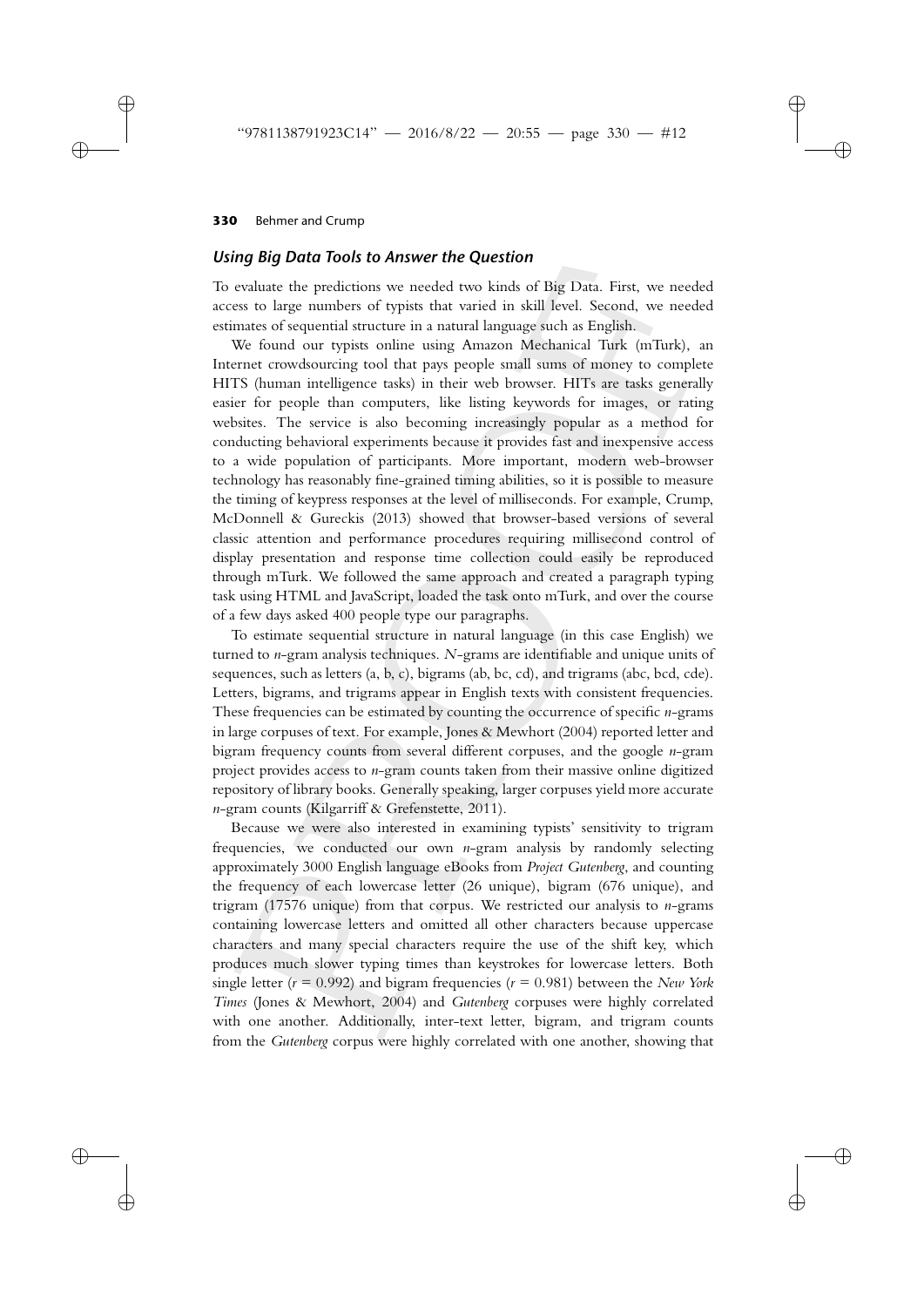#### Crunching Big Data with Fingertips **331**

the sequential structure that typists may be learning is fairly stable across English texts.

# *Methodological Details*

d.

d<br>D

D.

D.

All typists copy-typed five *normal* paragraphs from the Simple English Wiki, a version of the online encyclopedia Wikipedia written in basic English. Four of the paragraphs were from the entry about cats (http://simple.wikipedia. org/wiki/Cat), and one paragraph was from the entry for music (http://simple. wikipedia.org/wiki/Music). Each normal paragraph had an average of 131 words (range 124–137). The paragraphs were representative of English texts and highly correlated with *Gutenberg* letter (26 unique letters, 3051 total characters, *r* = 0.98), bigram (267 unique bigrams, 2398 total bigrams,  $r = 0.91$ ), and trigram frequencies (784 unique trigrams, 1759 total trigrams, *r* = 0.75).

As part of an exploratory analysis we also had typists copy two paragraphs of non-English text, each composed of 120 five-letter strings. The strings in the *bigram* paragraph were generated according to bigram probabilities from our corpus counts, resulting in text that approximated the bigram structure of English text (i.e. a first-order approximation to English, (Mewhort, 1966, 1967). This paragraph was generally well correlated with the *Gutenberg* letter counts (24 unique, 600 total,  $r = 0.969$ ), bigram counts (160 unique, 480 total,  $r = 0.882$ ), and trigram counts (276 unique, 360 total, *r* = 0.442).

The strings in the *random* letter paragraph were constructed by sampling each letter from the alphabet randomly with replacement. This paragraph was not well correlated with *Gutenberg* letter counts (26 unique, 600 total, *r* = 0.147), bigram counts (351 unique, 479 total,  $r = -0.056$ ), or trigram counts (358 unique, 360 total,  $r = -0.001$ ).

Workers (restricted to people from the USA, with over 90% HIT completion rate) on mTurk found our task, consented, and then completed the task. The procedure was approved by the institutional review board at Brooklyn College of the City University of New York. Four hundred individuals started the task, however data were only analyzed for the 346 participants who successfully completed the task (98 men, 237 women, 11 no response). Participants reported their age within 5-year time bins, ranging from under 20 to over 66 years old (mean bin = 35 to 40 years old,  $+/- 2$  age bins). Two hundred and ninety-six participants were right-handed (33 left-handed, 11 ambidextrous, 6 no response). One hundred and thirty-five participants reported normal vision (202 corrected, 5 reported "vision problems", 4 no response). Three hundred and twenty-nine participants reported that English was their first language (7 reported English being their second language, 10 no response). Participants reported that they had been typing between 1 and 60 years (*M*=20.2 years, *SE*=9.3), and had started typing at between 3 and 49 years old (*M*=13.3 years old, *SE* = 5.5). Two hundred and eighty

Æ

 $\oplus$ 

i

i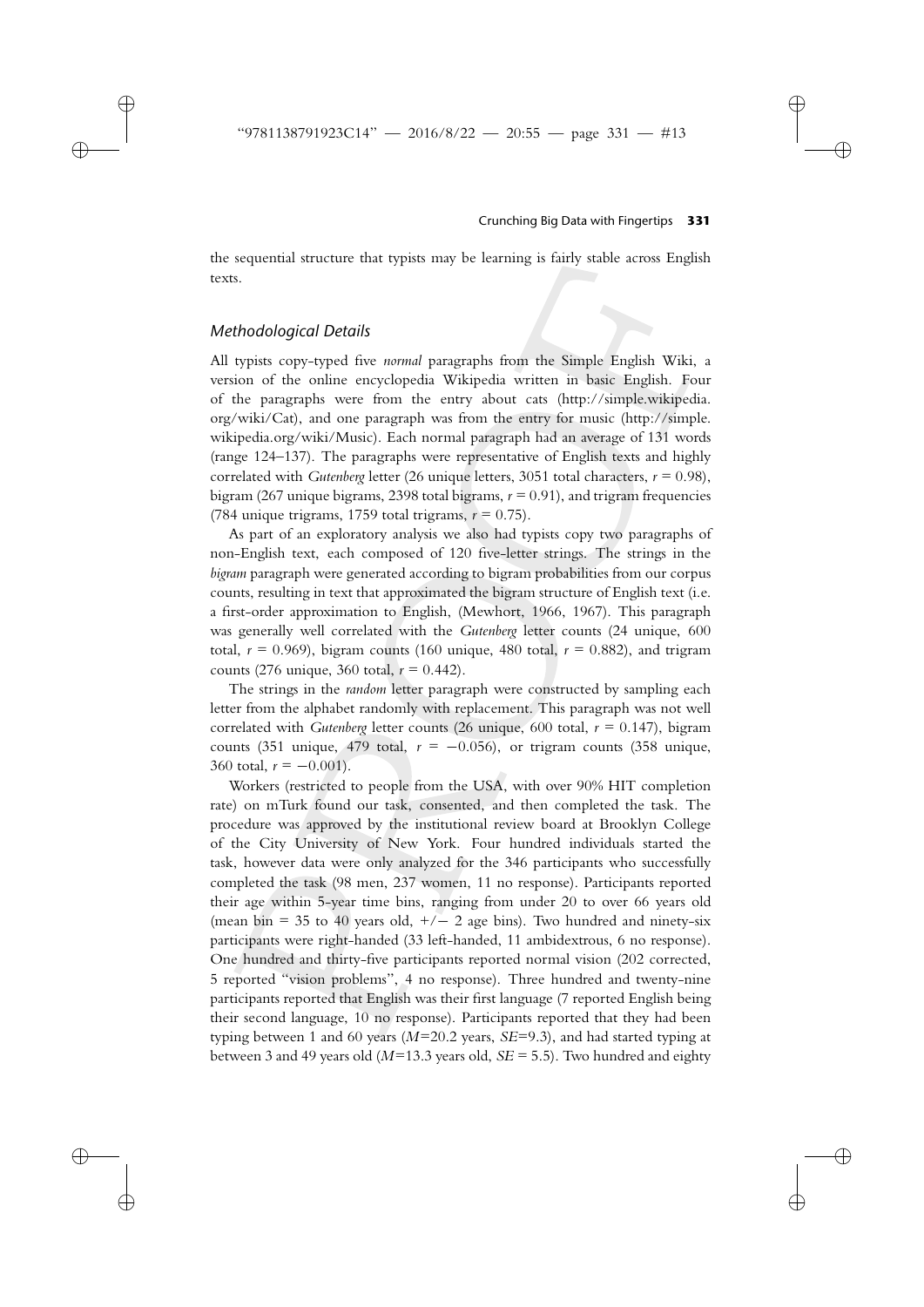$\oplus$ 

i

i

#### **332** Behmer and Crump

d.

d<br>D

D.

D.

participants reported being touch typists (63 not touch typists, 3 no response), and 187 reported having formal training (154 no formal training, 5 no response).

During the task, participants were shown each of the seven different paragraphs in a text box on their monitor (order randomized). Paragraph text was black, presented in 14 pt, Helvetica font. Participants were instructed to begin typing with the first letter in the paragraph. Correctly typed letters turned green, and typists could only proceed to the next by typing the current letter correctly. After completing the task, participants were presented with a debriefing, and a form to provide any feedback about the task. The task took around 30 to 45 minutes to complete. Participants who completed the task were paid \$1.

# *The Data*

We collected inter-keystroke interval times (IKSIs; in milliseconds), for every correct and incorrect keystroke for each subject and each paragraph. Each IKSI is the difference between the timestamp for typing the current letter and the most recent letter. IKSIs for each letter were also coded in terms of their associated bigrams and trigrams. Consider typing the word *cat.* The IKSI for typing letter *t* (timestamp of t – timestamp of a) has the letter level *t*, the bigram level *at*, and the trigram level *cat*. In addition, each letter, bigram, and trigram has a frequency value from the corpus count.

In this way, for each typist we compiled three signatures of sensitivity to letter, bigram, and trigram frequency. For letters, we computed the vector of mean IKSIs for all unique correctly typed letters and correlated it with the vector letter frequencies. The same process was repeated for the vector of mean IKSIs for all unique correctly typed bigrams and trigrams. The resulting correlation values for each typist appear as individual dots in the figures that follow.

# *Answering Questions with the Data*

#### *Are Typists Sensitive to Sequential Structure?*

Our first goal was to determine whether typing times for individual keystrokes are correlated with letter, bigram, and trigram frequencies. Looking at performance on the normal English paragraphs, for each subject we found the mean IKSIs for each unique correctly typed letter, bigram, and trigram, and then correlated (using Spearman's rank correlation coefficient that tests for any monotonic relationship) these vectors with their respective frequency counts. A one-way analysis of variance performed on the correlations revealed a main effect for *n*-gram type [*F*(2, 1035)  $= 209$ ,  $p = 0.001$ ]. Post-hoc *t*-tests ( $p = 0.016$ ) revealed that each mean was significantly different from one another, with mean correlations being greatest for letter  $(r = -0.410, SE=0.01)$ , bigram  $(r = -0.280, SE=0.004)$ , and then trigram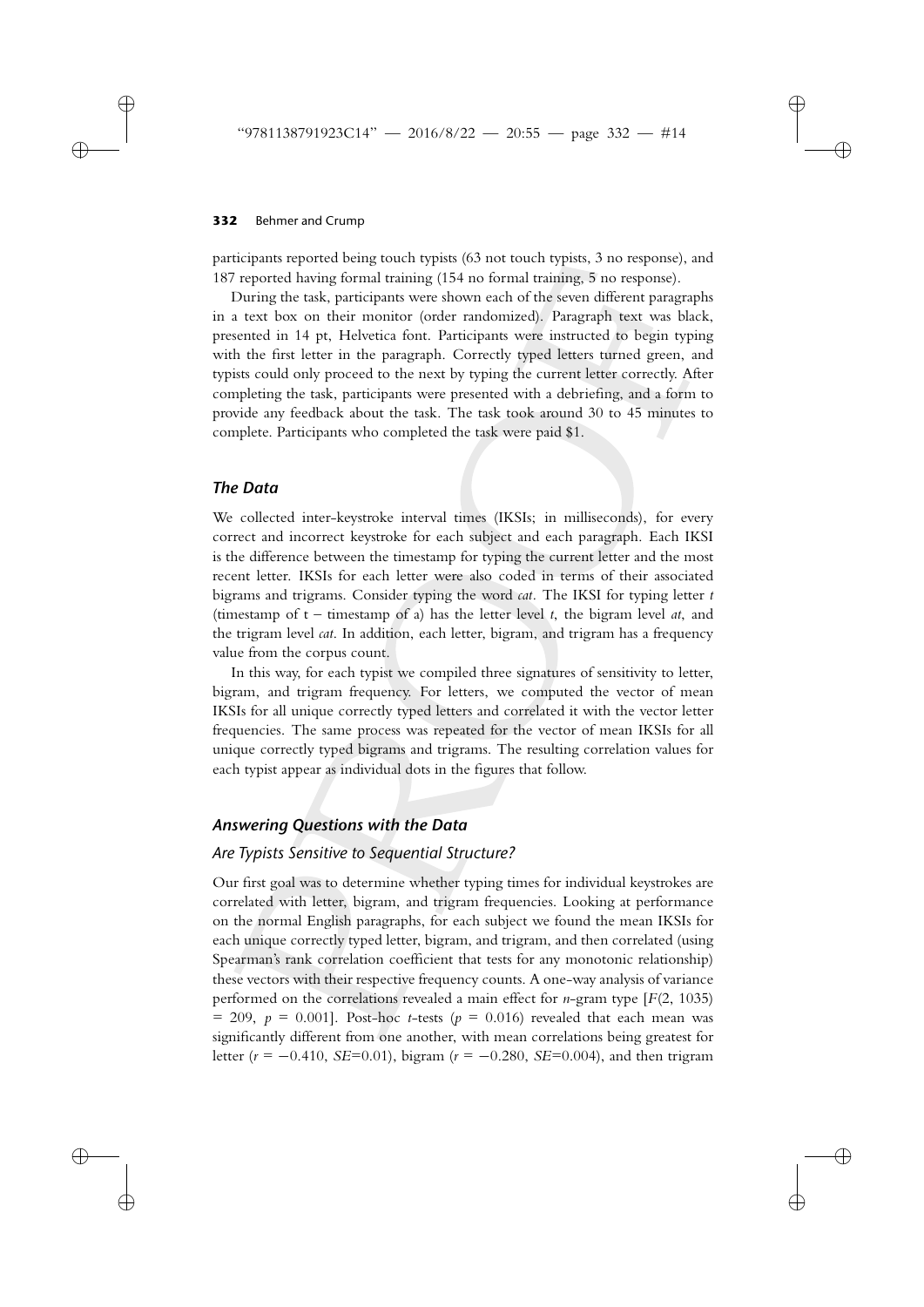d<br>D

D.

D.

#### Crunching Big Data with Fingertips **333**

 $(r = -0.220, SE=0.003)$ . Additionally, one sample *t*-tests revealed that the mean correlation of each *n*-gram type was significantly greater than zero. All of the mean correlations were significant and negative, showing that in general, typing times are faster for higher than lower frequency *n*-grams. And, the size of the negative correlation decreases with increasing *n*-gram order, showing that there is more sensitivity to lower than higher-order structure. The major take home is that typists are indeed sensitive to sequential structure in the texts they type.

#### *Does Sensitivity to Sequential Structure Change with Expertise?*

The more important question was whether or not sensitivity to *n*-gram frequency changes with expertise in the manner predicted by the learning and memory models. We addressed this question with a cross-sectional analysis. Our first step was to index the skill of our typists. As a simple proxy for skill we used the mean IKSI for each typist (overall typing speed), which assumes that faster typists are more skilled than slower typists. Overall typing speed is the x-axes in the following figures. The fastest typists are closer to the left because they have the smallest mean IKSIs, and the slowest typists are closer to the right because they have the largest mean IKSIs. Because we have many typists we expected to cover a wide range of skill, and indeed the figures show a nice spread across the x-axes.

Next, we plotted the previous measures of sensitivity to *n*-gram frequency for each typist as a function of their overall typing speed. So, the y-axes in the following graphs are correlation values for individual typists' between the vector of mean IKSIs for individual *n*-grams and their frequencies. A score of 0 on the y-axis shows that a given typist was not sensitive to  $n$ -gram frequency. A negative value shows that a given typist was sensitive to *n*-gram frequency, and that they typed high frequency *n*-grams faster than low frequency *n*-grams. Positive values indicate the reverse. In general, most of the typists show negative values and very few show positive values.

Figure 14.3 shows the data from the normal paragraph condition. The first panel shows individual typists sensitivity to letter frequency. We expected that typists should be sensitive to letter frequency, and we see that most of the typists show negative correlations. Most important, sensitivity to letter frequency changes with typing skill. Specifically, the fastest typists show the smallest correlations, and the slowest typists show the largest correlations. In other words, there was a significant negative correlation between sensitivity to letter frequency and skill measured by overall typing speed  $(r = -0.452, p < 0.001)$ . This finding fits with the prediction that sensitivity to lower-order statistics decreases over the course of practice. Our novices showed larger negative correlations with letter frequency than our experts.

Turning to the second and third panels, showing individual typist sensitivities to bigram and trigram frequencies as a function of mean typing speed, we see a qualitatively different pattern. Here we see that the faster typists on the left show

i

Æ

 $\oplus$ 

i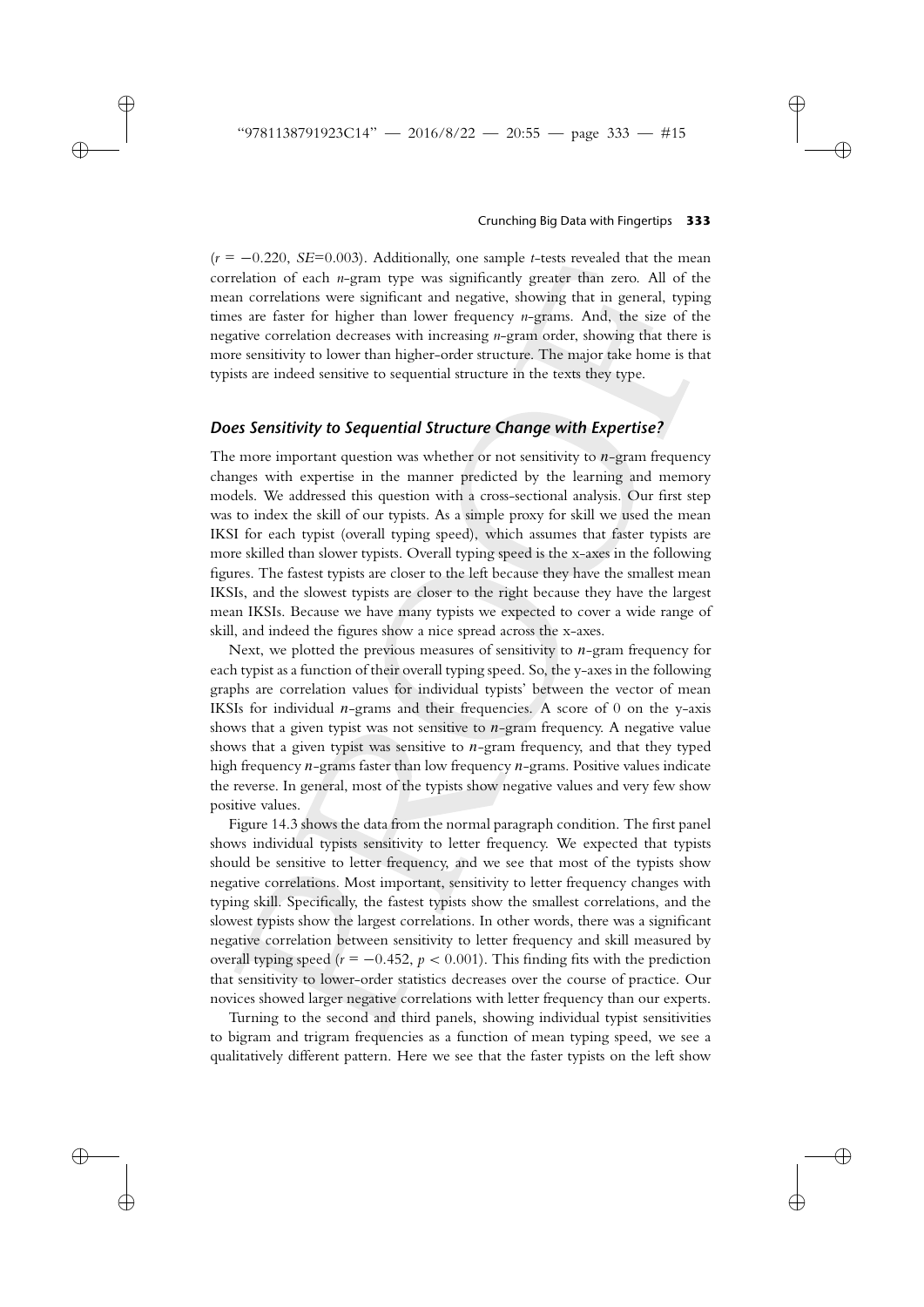

 $\oplus$ 

D.

D.



**FIGURE 14.3** Scatterplots of individual typist correlations between *n*-gram frequency and IKSIs for each as a function of mean typing speed for normal paragraphs.

larger negative correlations than the slower typists on the right. In other words, there was a small positive correlation between sensitivity to bigram frequency and skill  $(r = 0.144, p < 0.007)$ , and trigram frequency and skill  $(r = 0.146,$  $p < 0.006$ ). Again, predictions of the learning and memory models are generally consistent with the data, which show that highly skilled typists are more sensitive to higher-order sequential statistics than poor typists.

# *Does Sensitivity to Sequential Structure Change when Typing Unfamiliar Letter Strings?*

Our typists also copy-typed two paragraphs of unfamiliar, non-word letter strings. The *bigram* paragraph was constructed so that letters appeared in accordance with their bigram-based likelihoods from the corpus counts, whereas the *random* paragraph was constructed by picking all letters randomly. A question of interest was whether our measures of typists' sensitivity to *n*-gram structure in English would vary depending on the text that typists copied. If they do, then we can infer that utilization of knowledge about *n*-gram likelihoods can be controlled by typing context.

Figure 14.4 shows scatterplots of individual typists' correlations between IKSIs and letter  $(r = -0.214, p < 0.001; r = -0.080, p = 0.13)$ , bigram  $(r = 0.345,$  Æ

 $\oplus$ 

 $\oplus$ 

i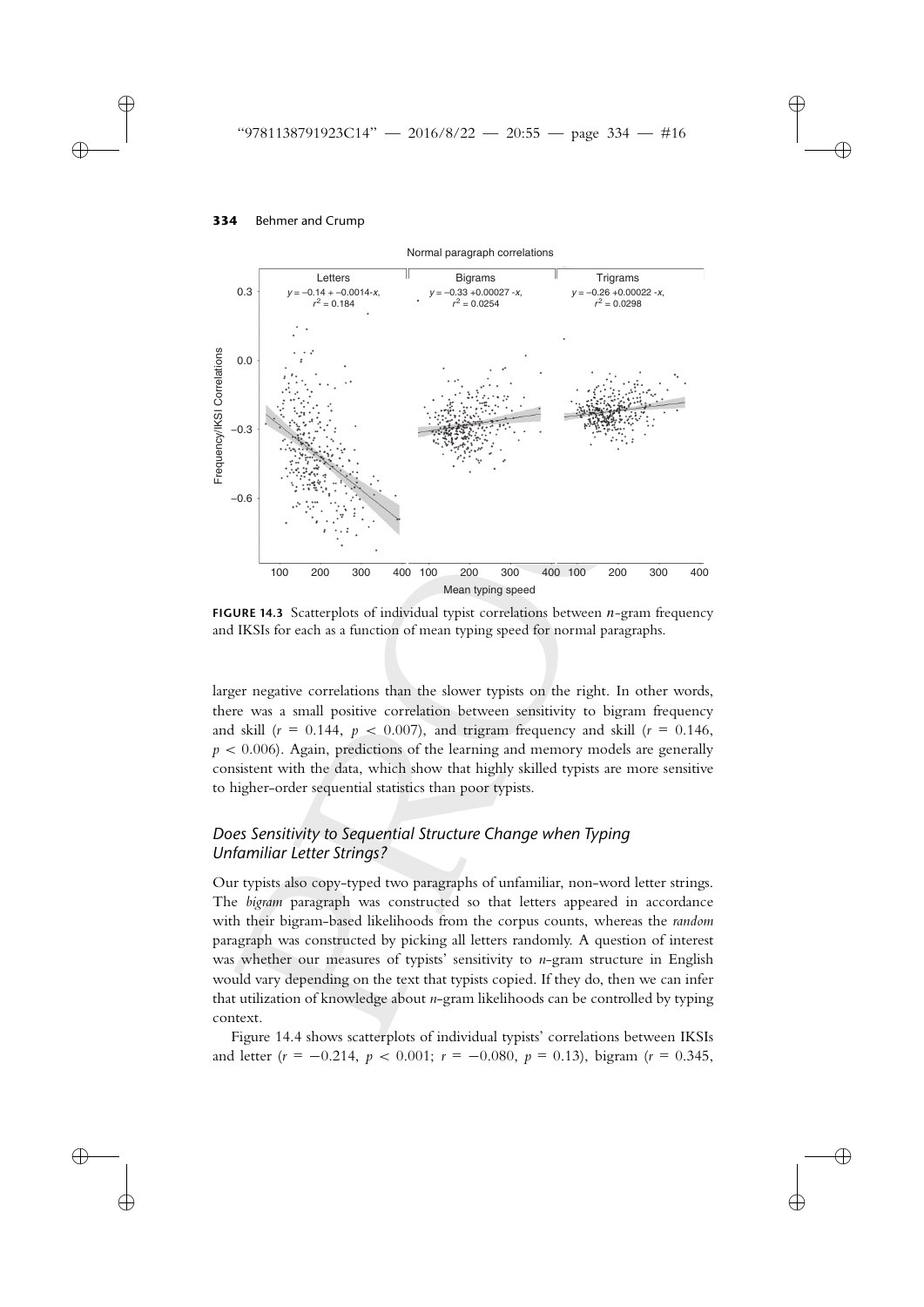$\bigoplus$ 

 $\bigoplus$ 

 $\oplus$ 

 $\bigoplus$ 



# Crunching Big Data with Fingertips **335**

 $\bigoplus$ 

 $\bigoplus$ 

 $\oplus$ 

i



**FIGURE 14.4** Scatterplots of individual typist correlations between *n*-gram frequency and IKSIs for each as a function of mean typing speed for the bigram and random paragraphs.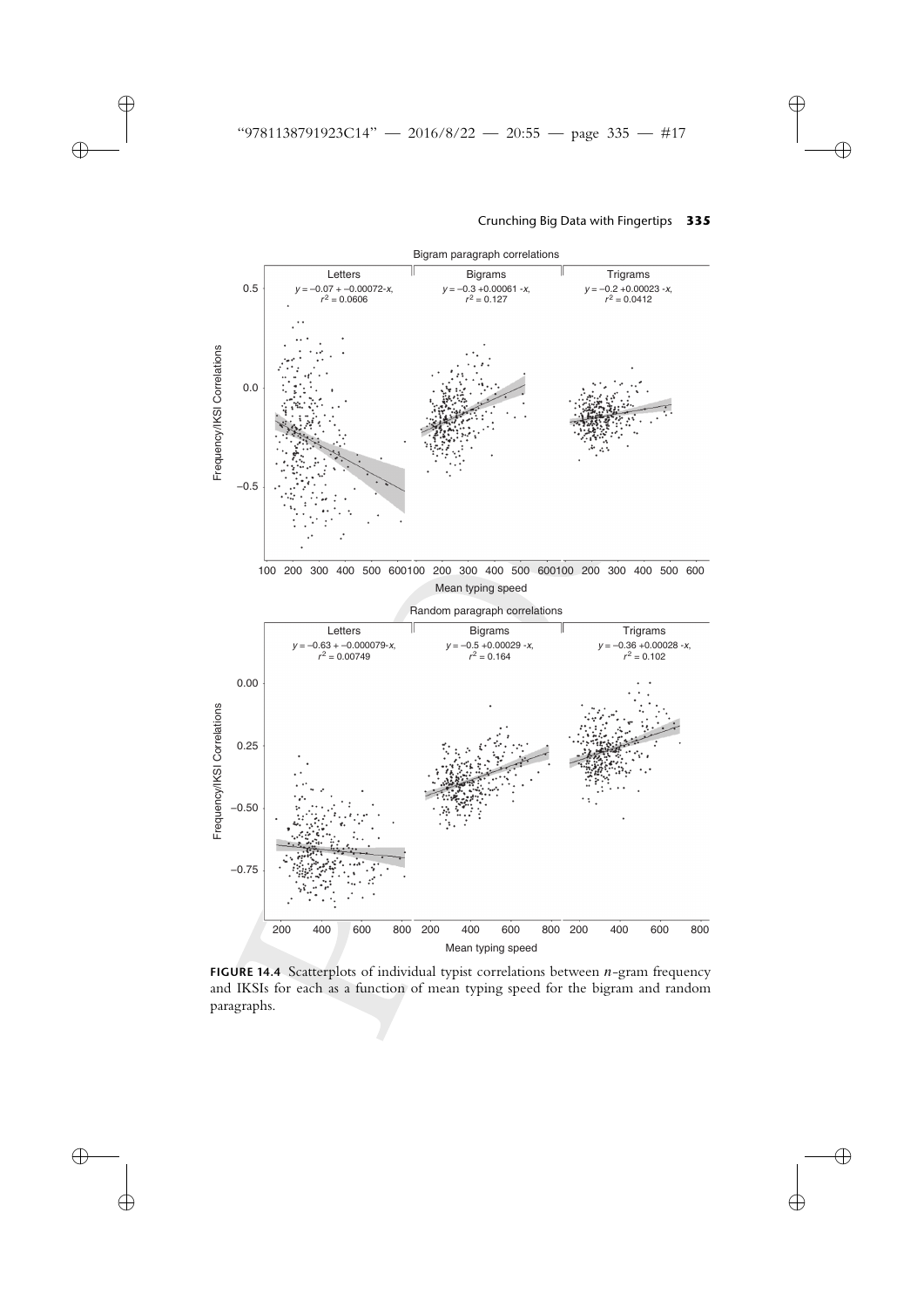$\oplus$ 

Đ.

i

#### **336** Behmer and Crump

d.

d<br>D

D.

D.

*p <* 0*.*001; *r* = 0.340, *p <* 0.001), and trigram (*r* = 0.171, *p <* 0.001; *r* = 0.244,  $p < 0.001$ ) frequencies, respectively, for both the bigram and random paragraphs, and as a function of mean IKSI or overall typing speed. In general, we see the same qualitative patterns as before. For the bigram paragraph, the slower typists are more negatively correlated with letter frequency than the faster typists, and the faster typists are more negatively correlated with bigram and trigram frequency than the slower typists. For the *random* paragraph, the slope of the regression line relating mean typing speed to letter correlations was not significantly different from 0*,* showing no differences between faster and slower typists. However, the figures shows that all typists were negatively correlated with letter frequency. Typing random strings of letters disrupts normal typing (Shaffer & Hardwick, 1968), and appears to have turned our faster typists into novices, in that the faster typists' pattern of correlations looks like the novice signature pattern. It is noteworthy that even though typing random letter strings disrupted normal typing by slowing down mean typing speed, it did not cause a breakdown of sensitivity to sequential structure. We return to this finding in the general discussion.

#### **General Discussion**

We examined whether measures of typing performance could test predictions about how learning and memory participate in the acquisition of skilled serial-ordering abilities. Models of learning and memory make straightforward predictions about how people become sensitive to sequential regularities in actions that they produce. Novices become tuned to lower-order statistics, like single letter frequencies, then with expertise develop sensitivity to higher-order statistics, like bigram and trigram frequencies, and in the process appear to lose sensitivity to lower-order statistics. We saw clear evidence of these general trends in our cross-sectional analysis of a large number of typists.

The faster typists showed stronger negative correlations with bigram and trigram frequencies than the slower typists. This is consistent with the prediction that sensitivity to higher-order sequential structure develops over practice. We also found that faster typists showed weaker negative correlations with letter frequency than the slower typists. This is consistent with the prediction that sensitivity to lower-order sequential structure decreases with practice.

# *Discriminating Between SRN and Instance Theory Models*

The instance theory and SRN model predictions that we were testing are globally similar. Instance theory predicts that sensitivity to higher-order sequential structure develops in parallel with sensitivity to lower-order sequential structure, albeit at a slower rate because smaller *n*-gram units are experienced more frequently than larger *n*-gram units. The SRN model assumes a scaffolding process, with sensitivity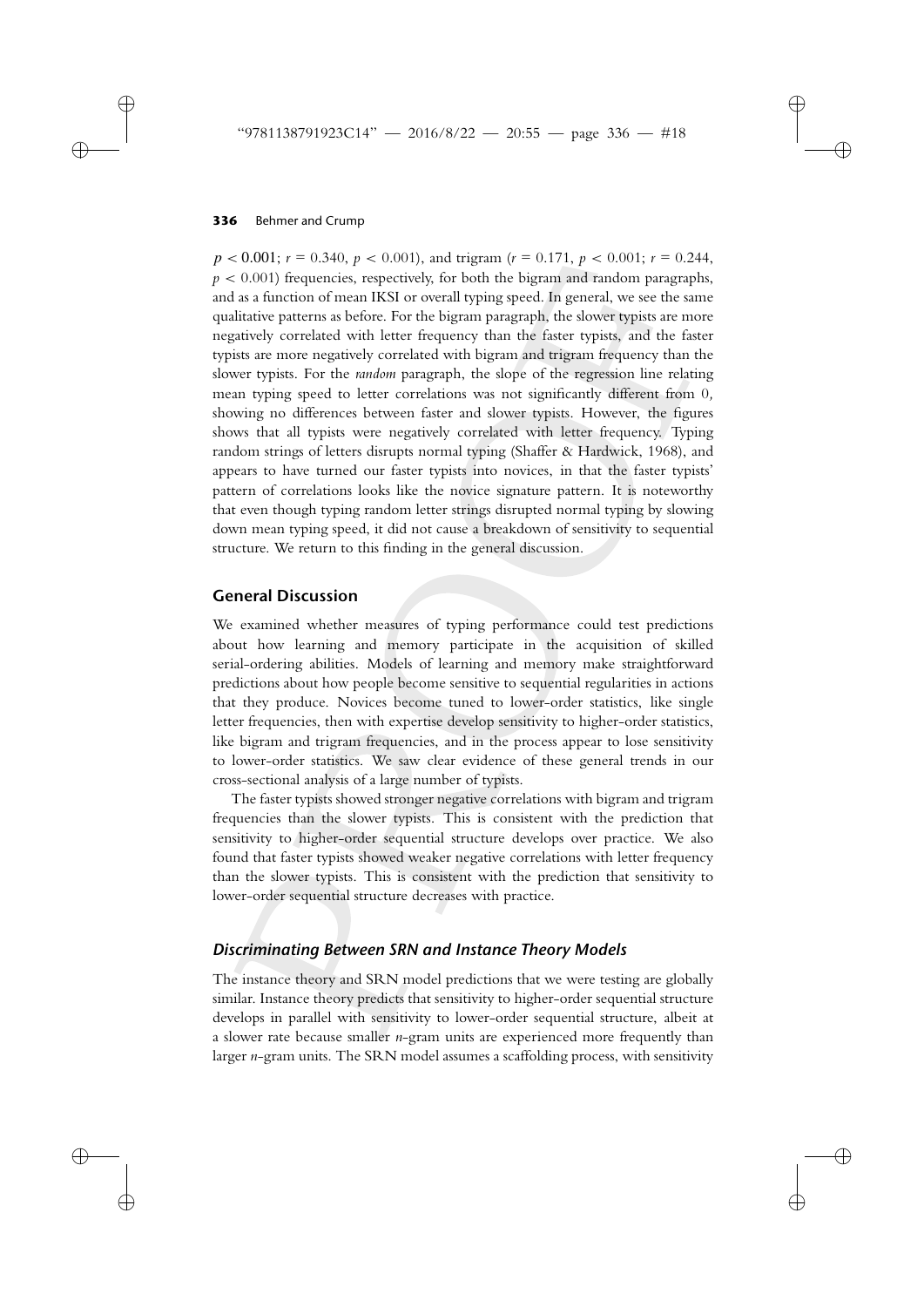d<br>D

D.

D.

#### Crunching Big Data with Fingertips **337**

Æ

 $\oplus$ 

Đ.

i

to lower-order structure as a pre requisite for higher-order structure. So, both models assume that peaks in sensitivity to lower-order sequential structure develop before peaks in sensitivity to higher-order sequential structure. The data from our cross-sectional analyses are too coarse to evaluate fine differences in rates of acquisition of *n*-gram structure across expertise.

However, the models can be evaluated on the basis of another prediction. The SRN model assumes that experts who have become sensitive to higher-order sequential statistics have lost their sensitivity to lower-order statistics. Instance theory assumes sensitivity to lower-order statistics remains and grows stronger with practice, but does not influence performance at high levels of skill. Our data from the normal typing paragraphs show that faster typists had weaker sensitivity to letter frequency than slower typists. However, we also found that all typists showed strong negative correlations with letter frequency when typing the random paragraph. So, the fastest typists did not lose their sensitivity to lower-order structure. This finding is consistent with the predictions of instance theory. Experts show less sensitivity to letter frequency when typing normal words because their typing speed hits the floor and they are typing at maximum rates, however their sensitivity to letter frequency is revealed when a difficult typing task forces them to slow down.

#### *Relation to Response-Scheduling Operations*

We divided our questions about serial-ordering into issues of *abilities* and *operations*. Our data speak to the development of serial-ordering abilities in skilled typing. They are consistent with the hypothesis that general learning and memory processes do participate in hierarchically controlled skills, like typing. However, our data do not speak directly to the nature of operations carried out by a response-scheduling process controlling the serial-ordering of keystrokes. A central question here is to understand whether/how learning and memory processes, which clearly bias keystroke timing as a function of *n*-gram regularities, link in with theories of the response-scheduling process. We took one step toward addressing this question by considering the kinds of errors that our typists committed.

The operations of Rumelhart & Norman's (1982) response-scheduling process involve a buffer containing activated letter–keystroke schemas for the current word that is being typed. The word activates all of the constituent letter schemas in parallel, and then a dynamic inhibition rule weights these activations enabling generally accurate serial output. We considered the possibility that learning and memory representations sensitive to *n*-gram statistics could bias the activation of action schemas in the buffer as a function of *n*-gram context, by increasing activation strength of letters that are expected versus unexpected according to sequential statistics. We assumed that such an influence would produce what we term "statistical" action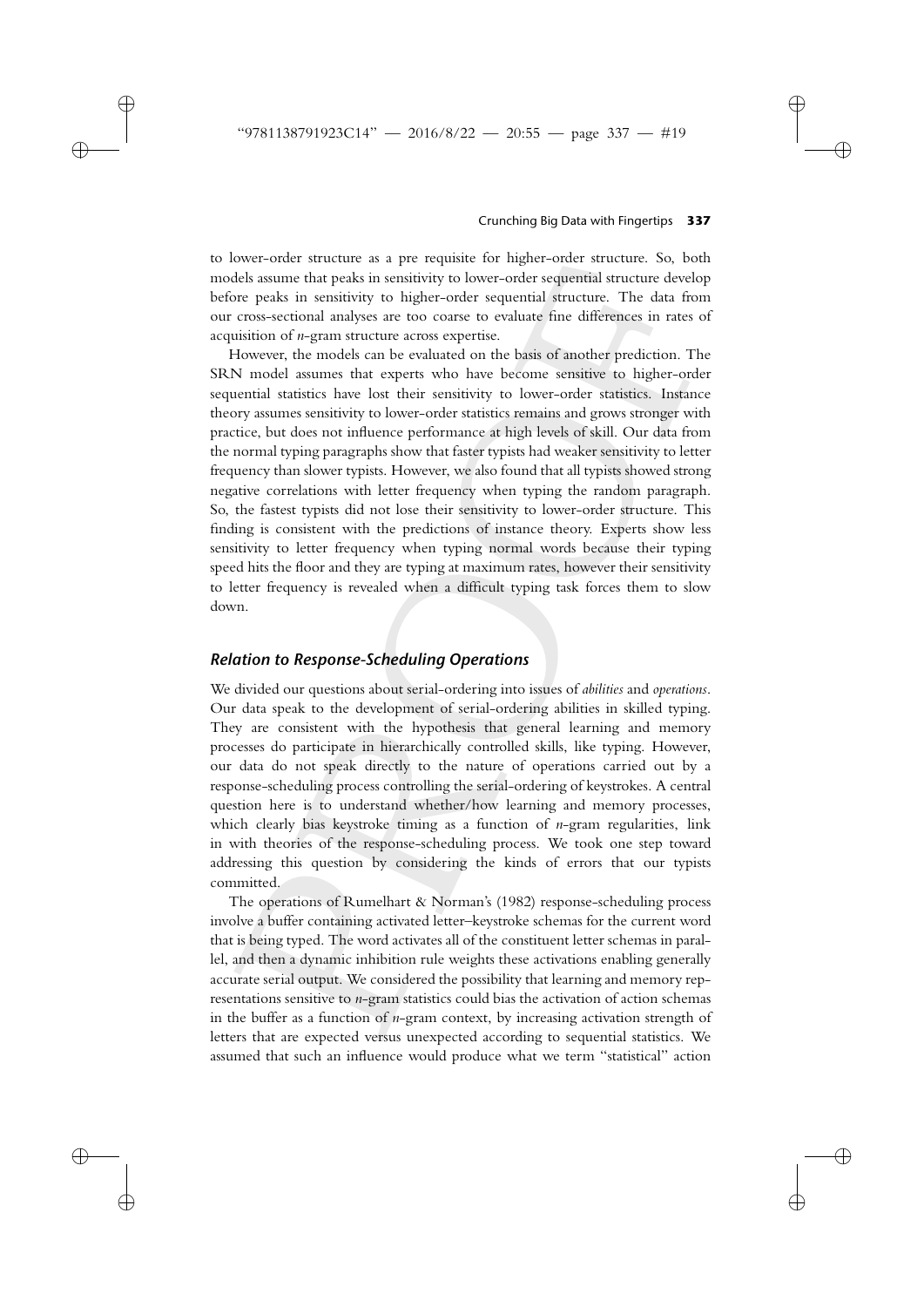$\oplus$ 

 $\oplus$ 

i

#### **338** Behmer and Crump

d.

Æ

D.

D.



**FIGURE 14.5** Histograms of the distribution of differences between the maximum likelihoods for the typed error letter and the planned correct letter based on the bigram context of the correct preceding letter.

slips (Norman, 1981), which might be detected in typists' errors. For example, consider having to type the letters "qi". Knowledge of sequential statistics should lead to some activation of the letter "u", which is more likely to follow "q" than "i". We examined all of our typists incorrect keystrokes following the intuition that when statistical slips occur, the letters typed in error should have a higher maximum likelihood expectation given the prior letter than the letter that was supposed to be typed according to the plan. We limited our analyses to erroneous keystrokes that were preceded by one correct keystroke. For each of the 38,739 errors, we subtracted the maximum likelihood expectation for the letter that was typed in error given the correct predecessor, from the maximum likelihood expectation for the letter that was supposed to be typed given the correct predecessor.

Figure 14.5 shows the distributions of difference scores for errors produced by all typists by paragraph typing conditions. If knowledge of sequential statistics biases errors, then we would expect statistical action slips to occur. Letters typed in error should have higher likelihoods than the planned letter, so we would expect the distributions of difference scores to be shifted away from 0 in a positive direction. None of the distributions for errors from typing any of the paragraphs are obviously shifted in a positive direction. So, it remains unclear how learning and memory processes contribute to the operations of response-scheduling. They do influence the keystroke speed as a function of *n*-gram frequency, but apparently do so without causing a patterned influence on typing errors that would be expected if *n*-gram knowledge biased activation weights for typing individual letters. Typists make many different kinds of errors for other reasons, and larger data sets could be required to tease out statistical slips from other more common errors like hitting a nearby key, transposing letters within a word, or missing letters entirely.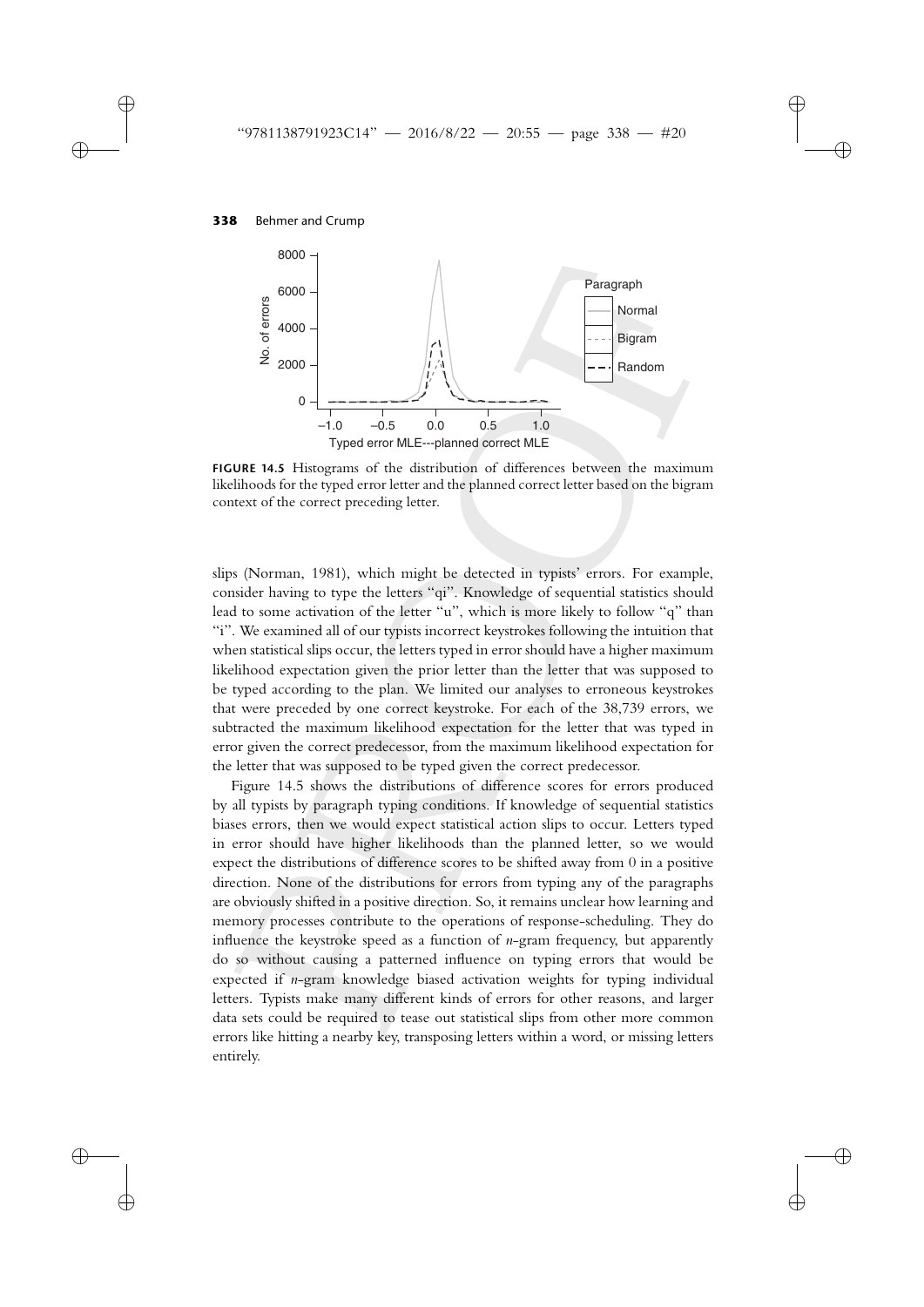"9781138791923C14" — 2016/8/22 — 20:55 — page 339 — #21

Crunching Big Data with Fingertips **339**

Æ

 $\oplus$ 

i

i

# *Big Data at the Finger Tips*

d.

d<br>D

D.

D.

We used Big Data tools to address theoretical issues about how people develop high-level skill in serial-ordering their actions. We asked how typists "analyze" Big Data that comes in the form of years of experience typing, and apply knowledge of sequential structure in that data to their actions when they are typing. Our typists' learning and memory processes were crunching Big Data with their finger tips. More generally, Big Data tools relevant for experimental psychology are literally at the finger tips of researchers in an unprecedented fashion that is transforming the research process. We needed to estimate the statistical structure of trigrams in the English language, and accomplished this task in a couple of days by downloading and analyzing freely available massive corpuses of natural language, which were a click away. We needed hundreds of people to complete typing tasks to test our theories, which we accomplished in a couple of days using freely available programming languages and the remarkable mTurk service. We haven't figured out how to use Big Data to save time thinking about our results and writing this paper. Nevertheless, the Big Data tools we used dramatically reduced the time needed to collect the data needed to test the theories, and they also enabled us to ask these questions in the first place. We are excited to see where they take the field in the future.

# **Acknowledgment**

This work was supported by a grant from NSF (#1353360) to Matthew Crump. The authors would like to thank Randall Jamieson, Gordon Logan, and two anonymous reviewers for their thoughtful comments and discussion in the preparation of this manuscript.

# **References**

- Borel, É. (1913). La mécanique statique et l'irréversibilité. *Journal de Physique Theorique et Appliquee*, *3*, 189–196.
- Botvinick, M. M., & Plaut, D. C. (2004). Doing without schema hierarchies: A recurrent connectionist approach to normal and impaired routine sequential action. *Psychological Review*, *111*, 395–429.
- Botvinick, M. M., & Plaut, D. C. (2006). Such stuff as habits are made on: A reply to Cooper and Shallice (2006). *Psychological Review*, *113*, 917–927.
- Cleeremans, A. (1993). *Mechanisms of implicit learning connectionist models of sequence processing*. Cambridge, MA: MIT Press.
- Cleeremans, A., & McClelland, J. L. (1991). Learning the structure of event sequences. *Journal of Experimental Psychology: General*, *120*, 235–253.
- Cooper, R. P., & Shallice, T. (2000). Contention scheduling and the control of routine activities. *Cognitive Neuropsychology*, *17*, 297–338.
- Cooper, R. P., & Shallice, T. (2006). Hierarchical schemas and goals in the control of sequential behavior. *Psychological Review*, *113*, 887–916.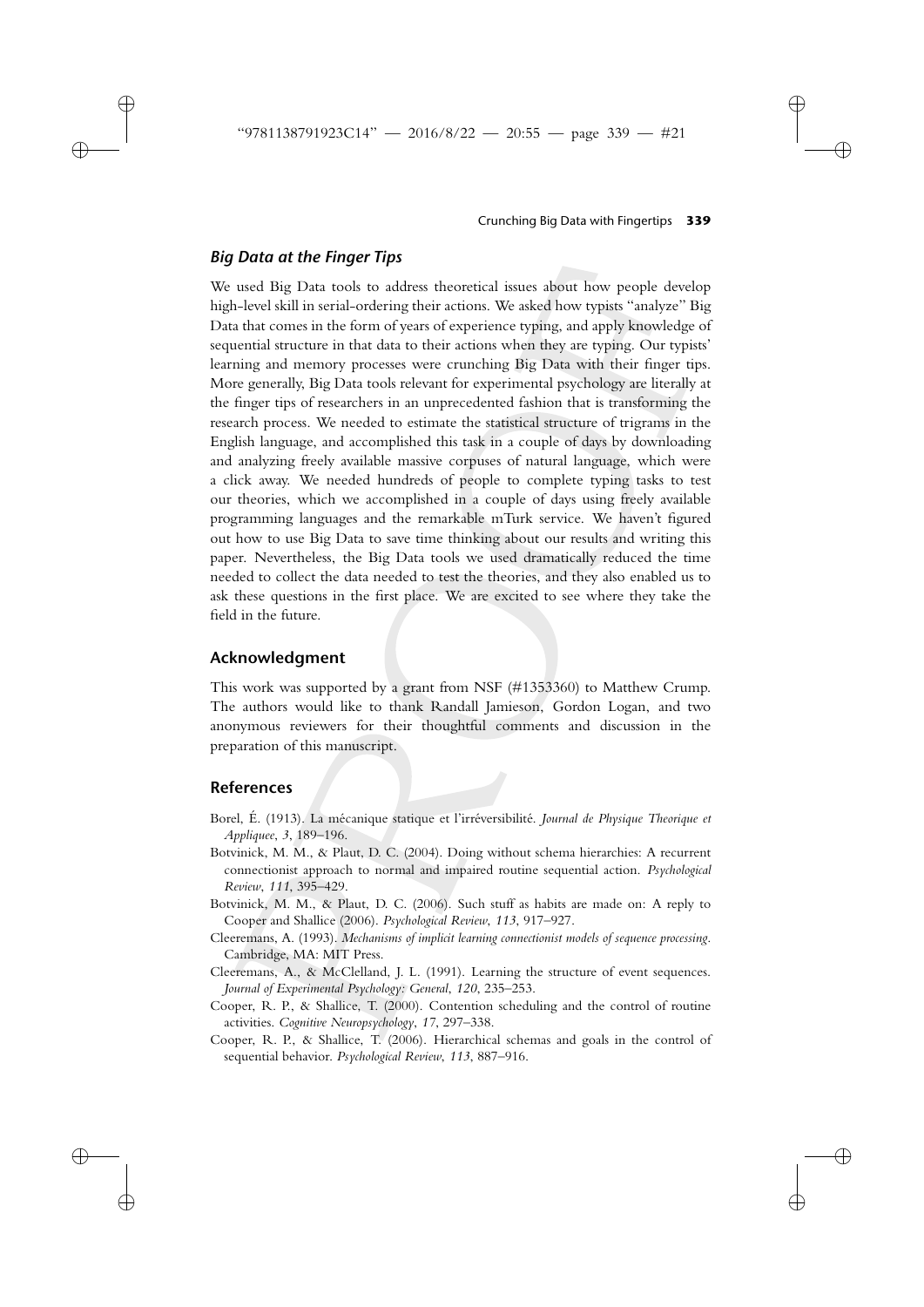<sup>n</sup>

 $\oplus$ 

i

i

#### **340** Behmer and Crump

d.

d<br>D

D.

D.

- Crump, M. J. C., & Logan, G. D. (2010a). Hierarchical control and skilled typing: Evidence for word-level control over the execution of individual keystrokes. *Journal of Experimental Psychology: Learning, Memory, and Cognition*, *36*, 1369–1380.
- Crump, M. J. C., & Logan, G. D. (2010b). Warning: This keyboard will deconstruct—The role of the keyboard in skilled typewriting. *Psychonomic Bulletin & Review*, *17*, 394–399.
- Crump, M. J. C., McDonnell, J. V., & Gureckis, T. M. (2013). Evaluating Amazon's Mechanical Turk as a tool for experimental behavioral research. *PLoS ONE*, *8*, e57410.
- Dell, G. S., Burger, L. K., & Svec, W. R. (1997). Language production and serial order: A functional analysis and a model. *Psychological Review*, *104*, 123–147.
- Elman, J. L. (1990). Finding structure in time. *Cognitive Science*, *14*, 179–211.
- Estes, W. K. (1972). An associative basis for coding and organization in memory. In A. W. Melton & E. Martin (Eds.), *Coding processes in human memory* (pp. 161–190). Washington, DC: V. H. Winston & Sons.
- Fodor, J. A. (1983). *The modularity of mind: An essay on faculty psychology*. Cambridge, MA: MIT Press.
- Gentner, D. R., Grudin, J., & Conway, E. (1980). *Finger movements in transcription typing*. DTIC Document. San Diego, CA: University of California, San Diego, La Jolla Center for Human Information Processing.
- Grudin, J. T., & Larochelle, S. (1982). *Digraph Frequency Effects in Skilled Typing.* DTIC Document. San Diego, CA: University of California, San Diego, La Jolla Center for Human Information Processing.
- Jamieson, R. K., & Mewhort, D. J. K. (2009a). Applying an exemplar model to the artificial-grammar task: Inferring grammaticality from similarity. *The Quarterly Journal of Experimental Psychology*, *62*, 550–575.
- Jamieson, R. K., & Mewhort, D. J. K. (2009b). Applying an exemplar model to the serial reaction-time task: Anticipating from experience. *The Quarterly Journal of Experimental Psychology*, *62*, 1757–1783.
- Jones, M. N., & Mewhort, D. J. (2004). Case-sensitive letter and bigram frequency counts from large-scale English corpora. *Behavior Research Methods, Instruments, & Computers*, *36*, 388–396.
- Kilgarriff, A., & Grefenstette, G. (2003). Introduction to the special issue on the web as corpus. *Computational Linguistics*, *29*, 333–347.
- Lashley, K. S. (1951). The problem of serial order in behavior. In L. A. Jeffress (Ed.), *Cerebral mechanisms in behavior.* New York: Wiley.
- Liu, X., Crump, M. J. C., & Logan, G. D. (2010). Do you know where your fingers have been? Explicit knowledge of the spatial layout of the keyboard in skilled typists. *Memory & Cognition*, *38*, 474–484.
- Logan, G. D. (1988). Toward an instance theory of automatization. *Psychological Review*, *95*, 492–527.
- Logan, G. D., & Crump, M. J. C. (2009). The left hand doesn't know what the right hand is doing: The disruptive effects of attention to the hands in skilled typewriting. *Psychological Science*, *20*, 1296–1300.
- Logan, G. D., & Crump, M. J. C. (2010). Cognitive illusions of authorship reveal hierarchical error detection in skilled typists. *Science*, *330*, 683–686.
- Logan, G. D., & Crump, M. J. C. (2011). Hierarchical control of cognitive processes: The case for skilled typewriting. In B. H. Ross (Ed.), The *Psychology of Learning and Motivation* (Vol. 54, pp. 1–27). Burlington: Academic Press.